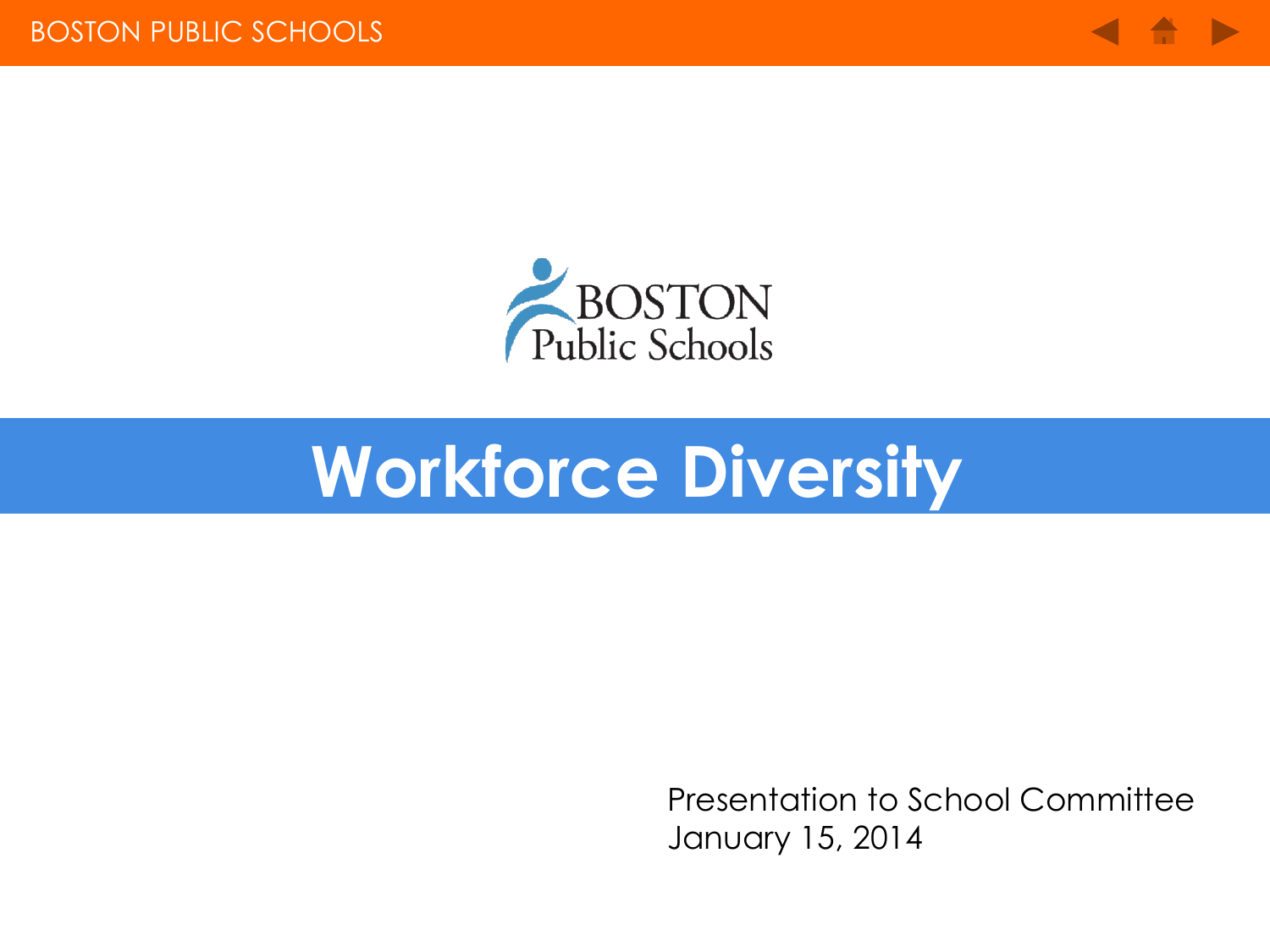

#### **A great teacher in every classroom**

#### **In schools, teacher quality is the single most important variable impacting student learning.**

- Having a top-quartile teacher rather than a bottom-quartile teacher four years in a row may be enough to close the black-white test score gap (Gordon, Kane and Staiger, 2006)
- Having a high-quality teacher throughout elementary school can substantially offset or even eliminate the disadvantage of low socio-economic background (Rivkin, Hanushek and Kain, 2002)
- Students assigned to a good teacher over three years in a row will score 50 percentile points higher on tests than students assigned to weak teachers over the same period (Sanders, 1996)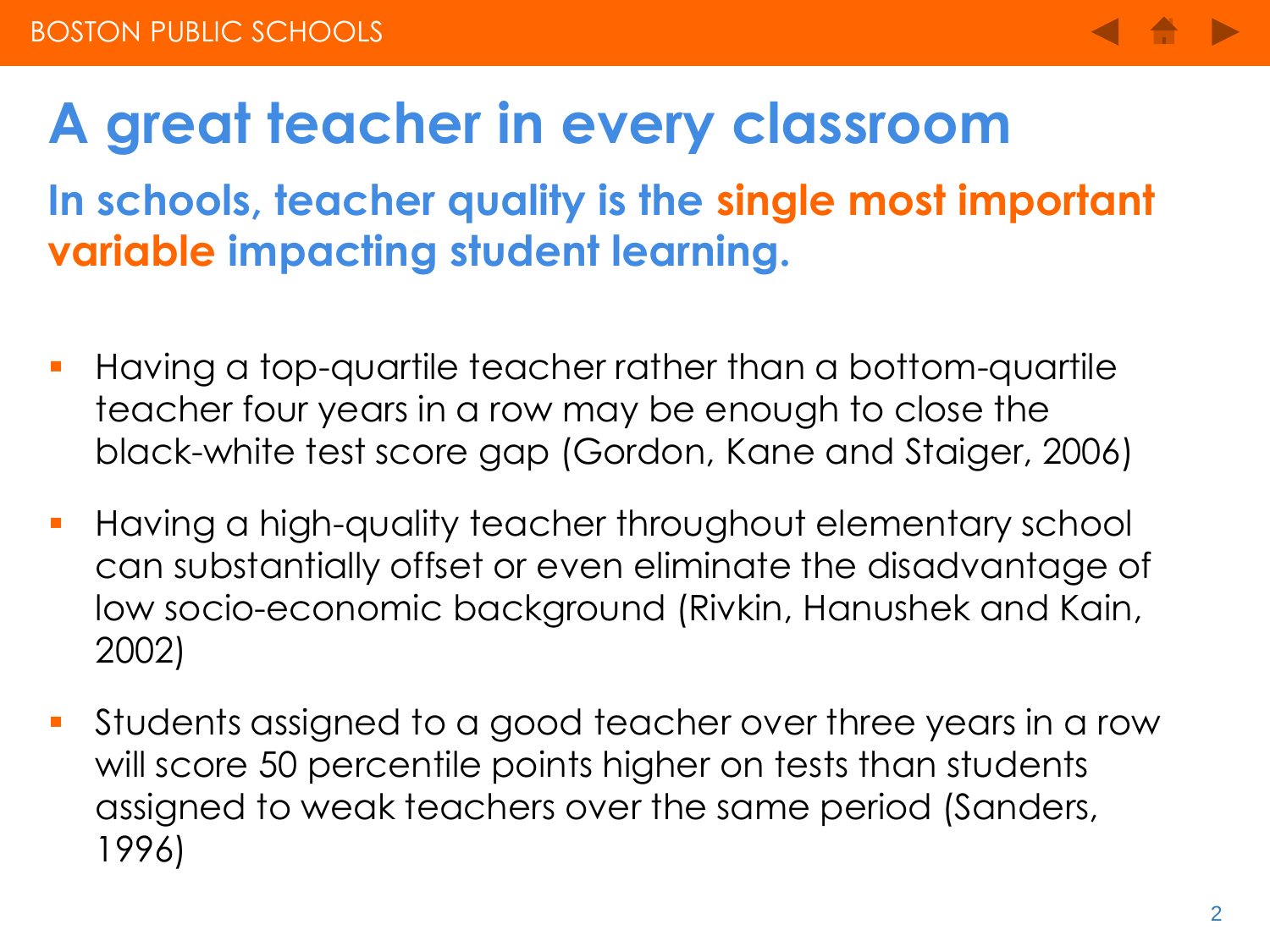Our goal is to increase the diversity of our workforce to **reflect the diversity of our student population** and meet their cultural and linguistic needs.

It is imperative that schools fully comply with the federal teacher and staff desegregation orders. In addition, we are specifically committed to a goal of increasing our numbers of **bilingual teachers** and staff to support our **English Language Learners**.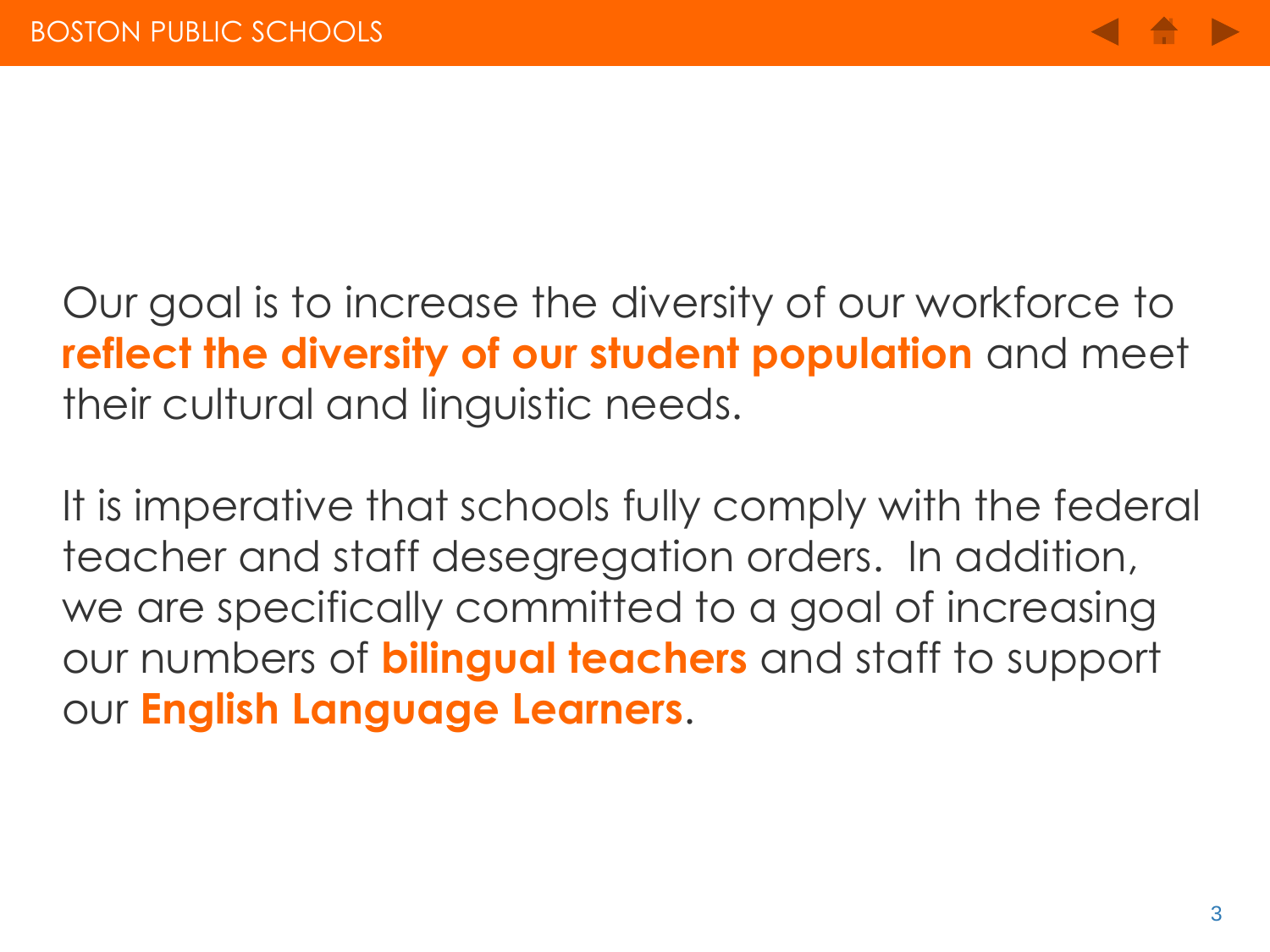#### **Requirements from Judge Garrity's Final Order**

- Achieve and maintain **desegregated faculty and administrative staff** (including guidance counselors) comprised of 25% blacks and 10% "other minorities"
- Achieve and maintain desegregated faculty at each of the 3 **exam schools** comprised of 25% blacks and 10% "other minorities"
- BPS is **permanently enjoined** from:
	- discriminating on the basis of race in the operation of the public schools
	- creating, promoting or maintaining racial segregation in any school or other facility in the public school system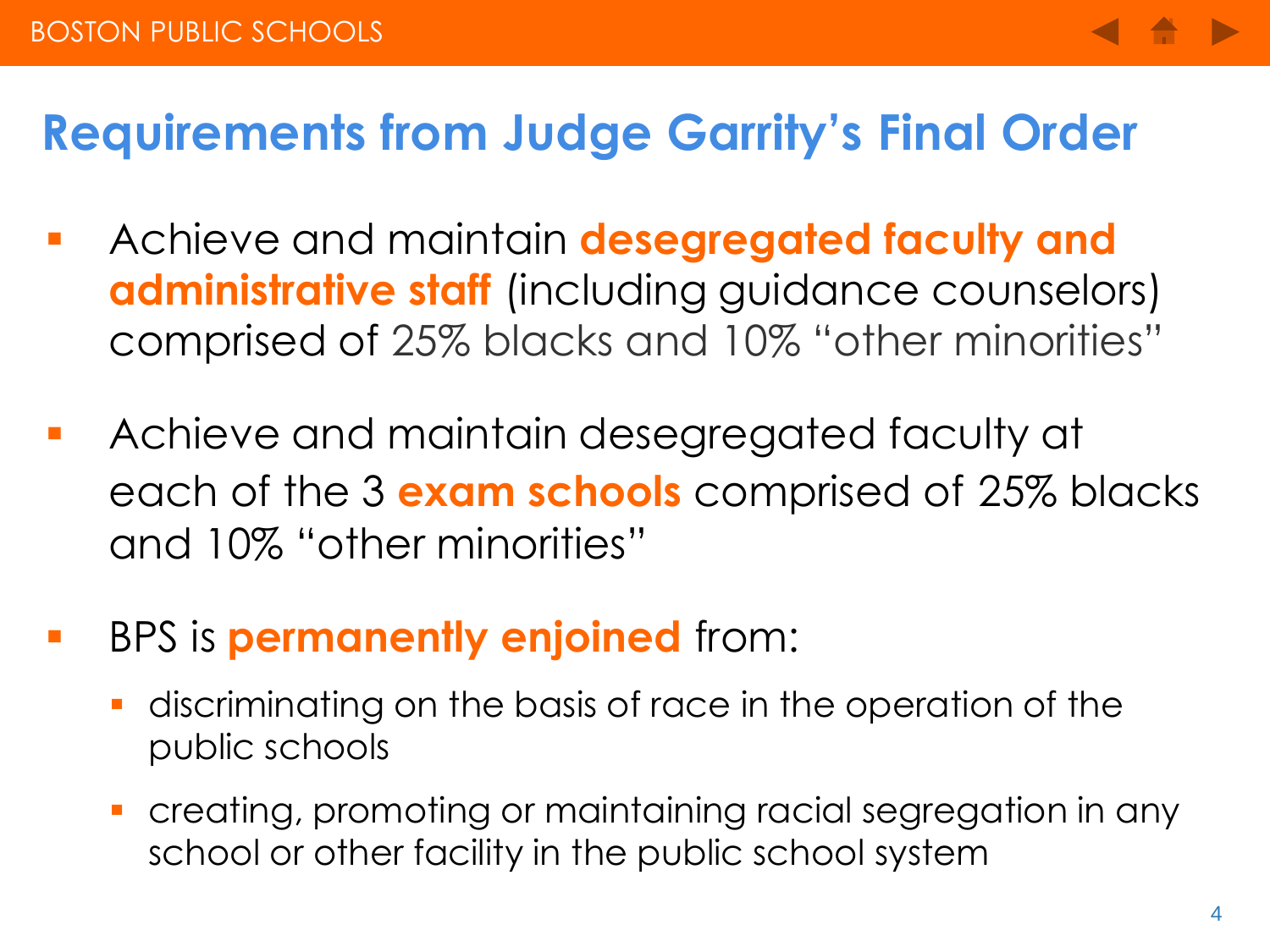

#### **Overview of the District Diversity Data**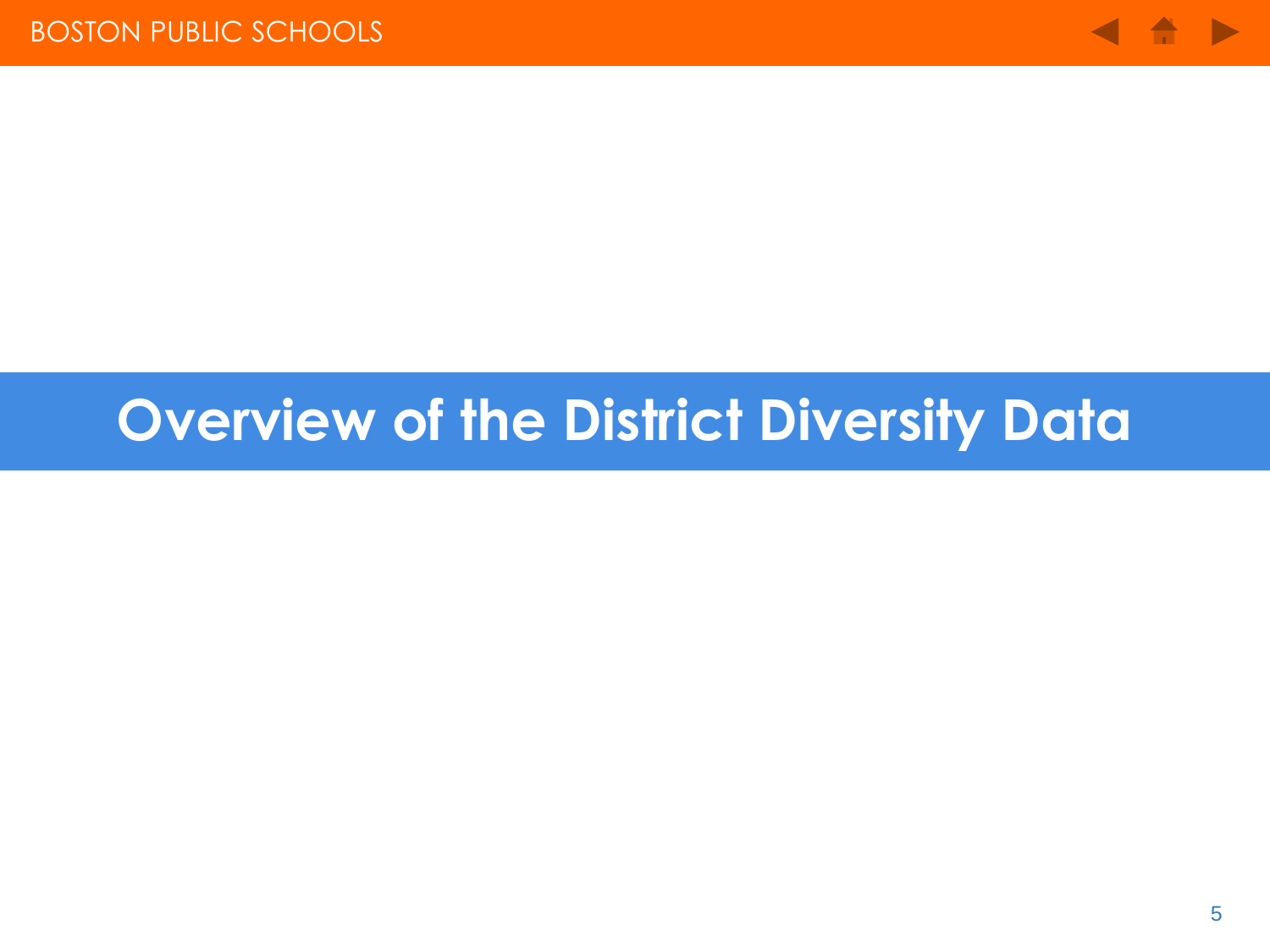As a district, the diversity of our workforce has been **consistent** for the past 3 school years, with 31% Black, 13% Latino/a, and 5% Other Minority staff.

| <b>School Year</b> | <b>Black</b> | Latino/a | <b>Other*</b> |
|--------------------|--------------|----------|---------------|
| SY 2011-12         | 31%          | 13%      | 5%            |
| SY 2012-13         | 31%          | 13%      | $5\%$         |
| SY 2013-14         | 31%          | 13%      | 5%            |

\* "Other" excludes Latino/a staff and refers to American Indian, Asian and Pacific Islander (including Hawaiian) staff Note: The percentages do not add up to 100% since it excludes those with no info or ethnicity not specified

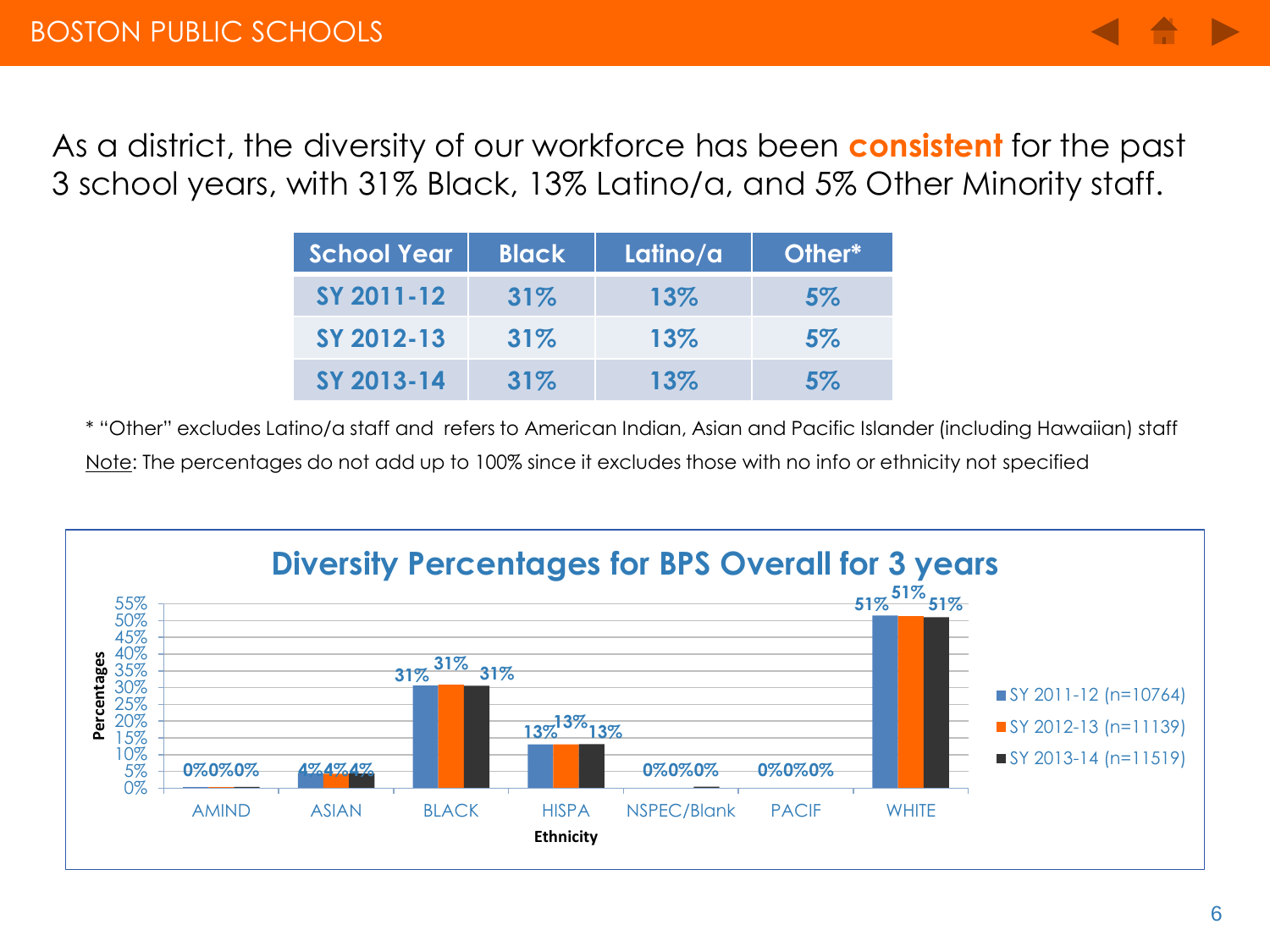

#### **Diversity Percentages for BPS: Snapshot for SY 2013-14**

The district **recognizes its role in improving diversity** of teachers, principals/ headmasters and school administrators, as well as central office employees



#### **BPS Diversity percentages across key categories of staff**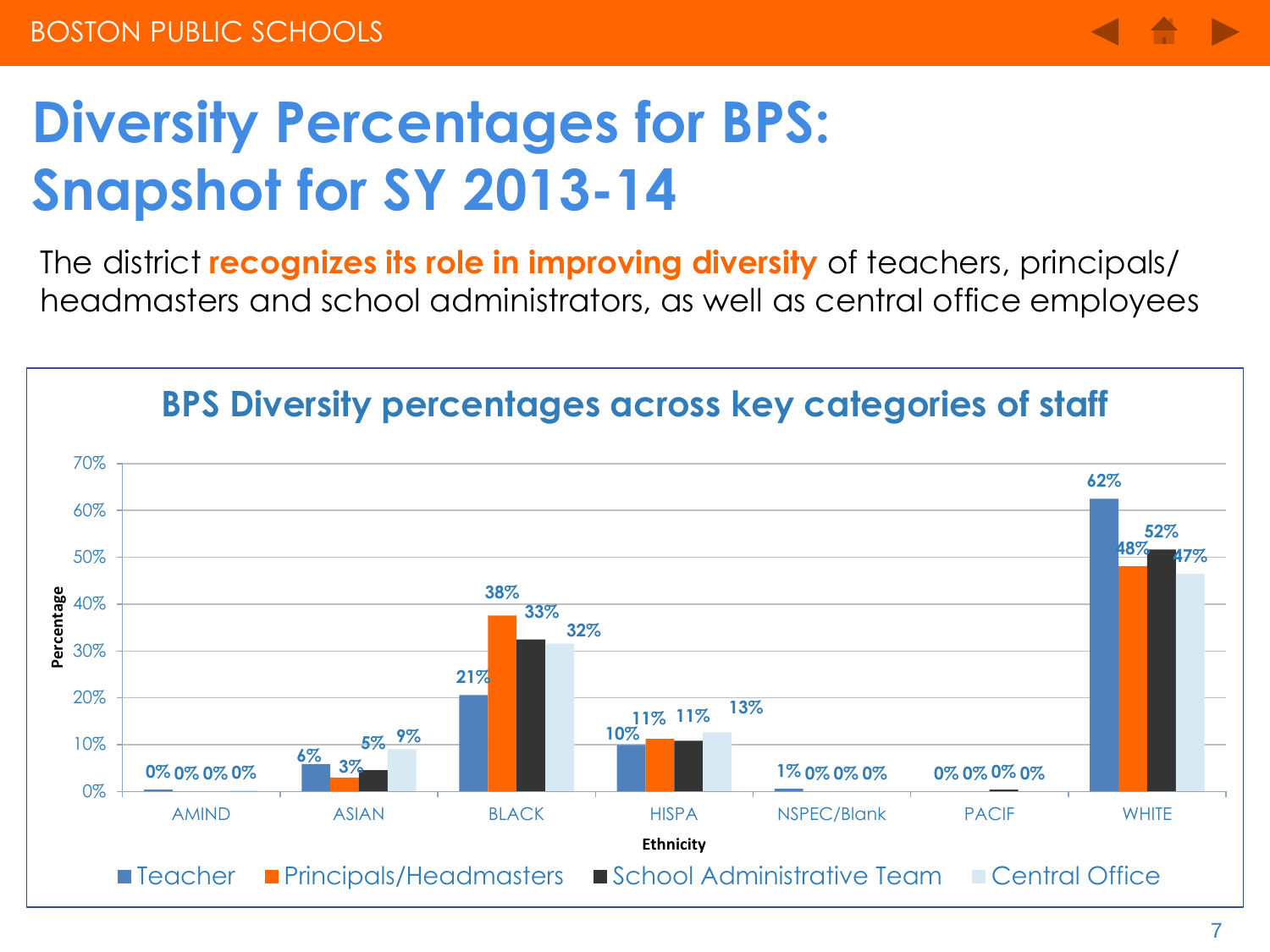

In the latest study of the court order, it was clarified that the **focus is on 'Teachers' and 'Guidance Counselors'** in BPS. Hence, this number has been represented separately and will be used for reporting going forward.

| <b>School Year</b> | <b>Black</b> | Latino/a | <b>Other*</b> |
|--------------------|--------------|----------|---------------|
| SY 2011-12         | 22%          | 10%      | $6\%$         |
| SY 2012-13         | 22%          | 10%      | $6\%$         |
| SY 2013-14         | 21%          | 10%      | <u>አጁ</u>     |

\* "Other" excludes Latino/a staff and refers to American Indian, Asian and Pacific Islander (including Hawaiian) staff Note: The percentages do not add up to 100% since it excludes those with no info or ethnicity not specified

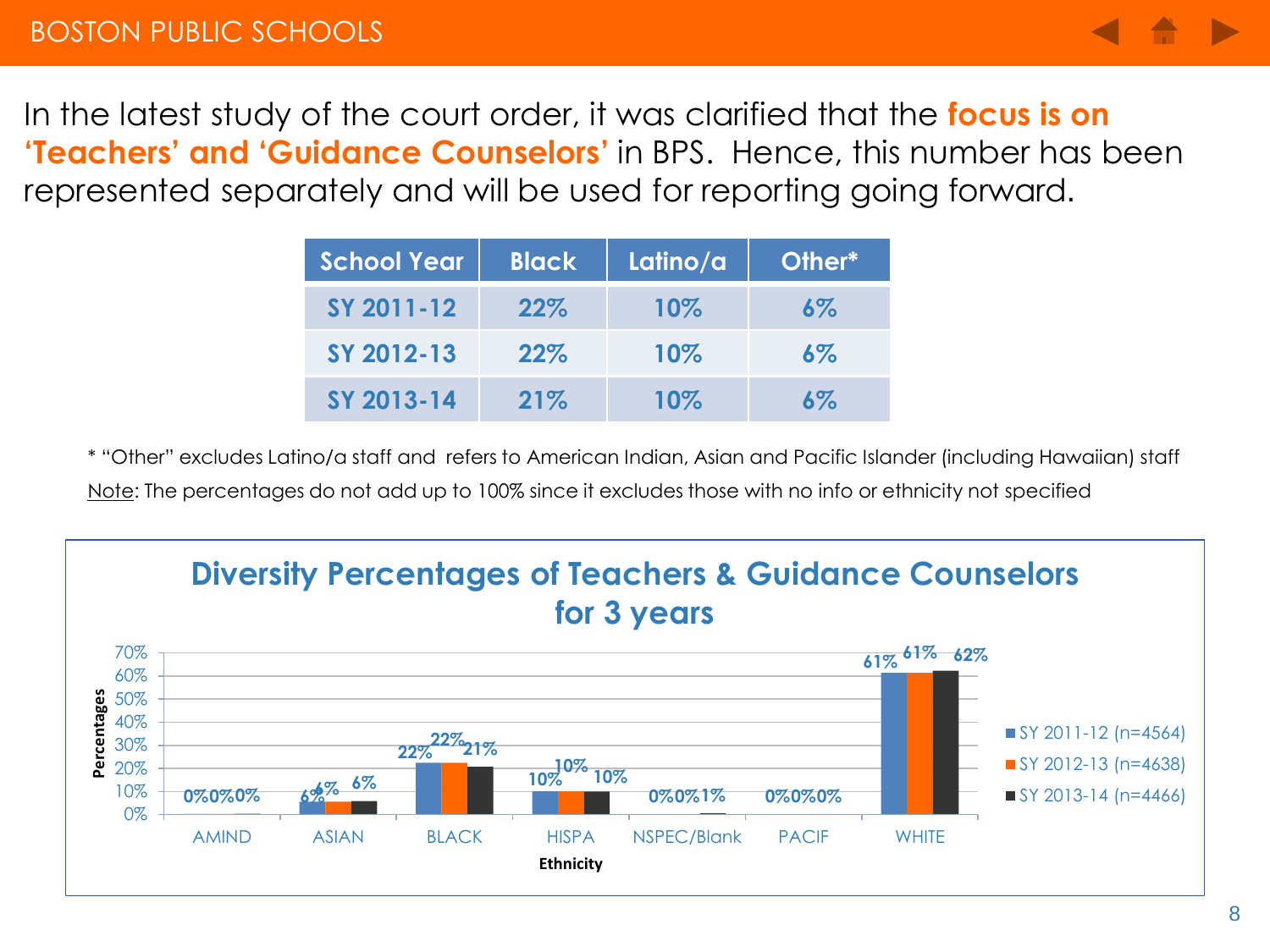

#### **Overview of the Teacher Diversity Action Plan**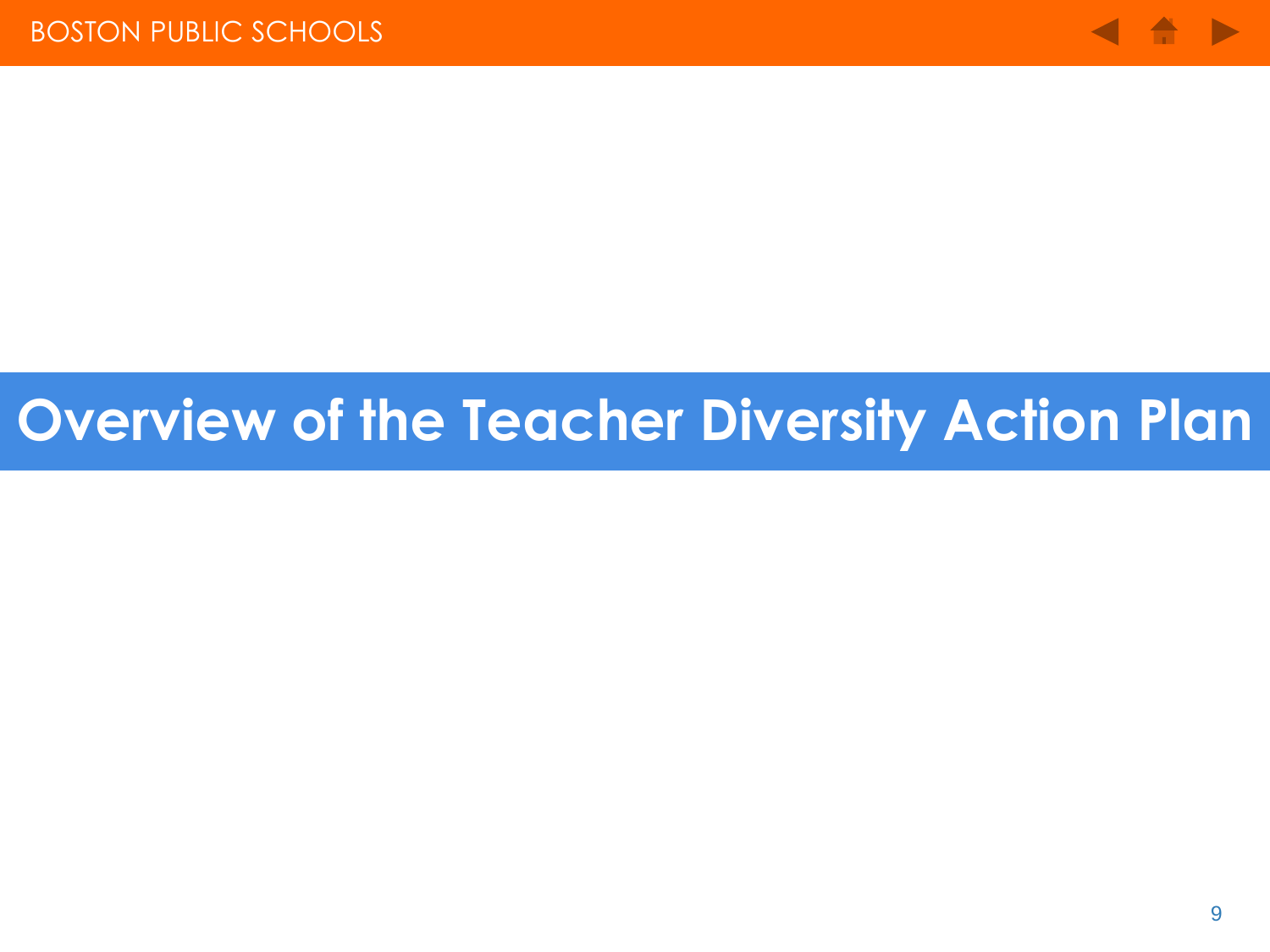#### **Teacher Diversity & Human Capital**

#### **Teacher Diversity Action Plan (TDAP):**

- A **comprehensive approach** to district diversity goals
- Guides policies and programs to recruit, retain and **promote a diverse, highly qualified workforce** for the Boston Public Schools
- Supports the BPS Acceleration Agenda and aligns with the BPS Achievement Gap Policy
- Outlines a **continuum of simultaneous efforts** in:
	- **Recruitment and hiring**
	- **Pipeline development**
	- **Staffing processes**
	- **F** Teacher attrition and retention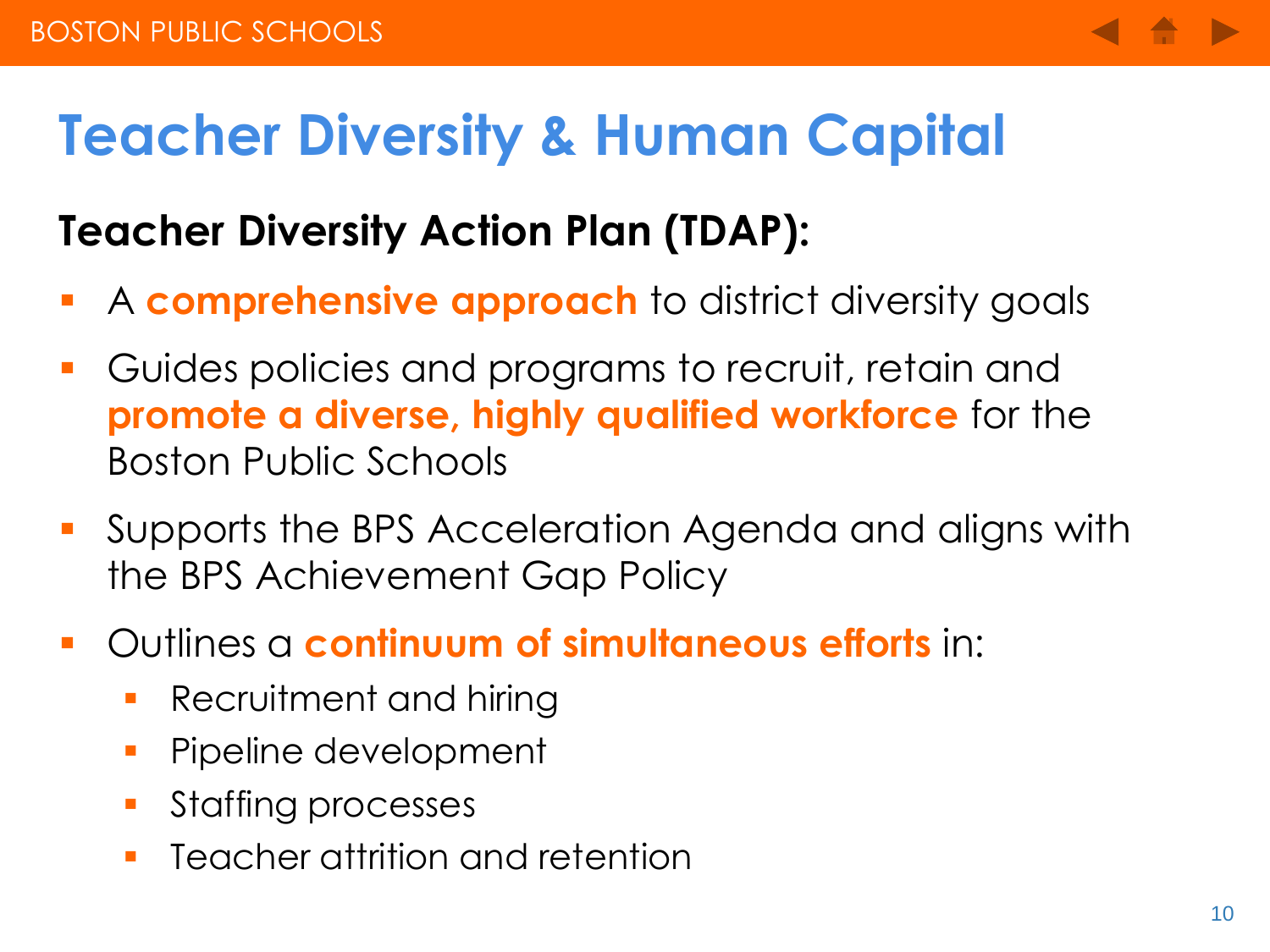#### **Teacher Diversity & Office of Human Capital**

#### **Teacher Diversity Work Group (TDWG)**

- **Cross-institutional group** including members of central office, school leaders, and external partners convening monthly
- **Co-developed the Teacher Diversity Action Plan** (TDAP) in 2012-2013
- **If a** Informed the development of the TDAP strategies and tactics and **provides feedback and recommendations** regarding implementation of strategies

#### **Office of Human Capital**

- Created opportunities for the TDAP strategies to be institutionalized
- **TIDWG** subcommittees are chaired by OHC staff to link the subcommittees with OHC project teams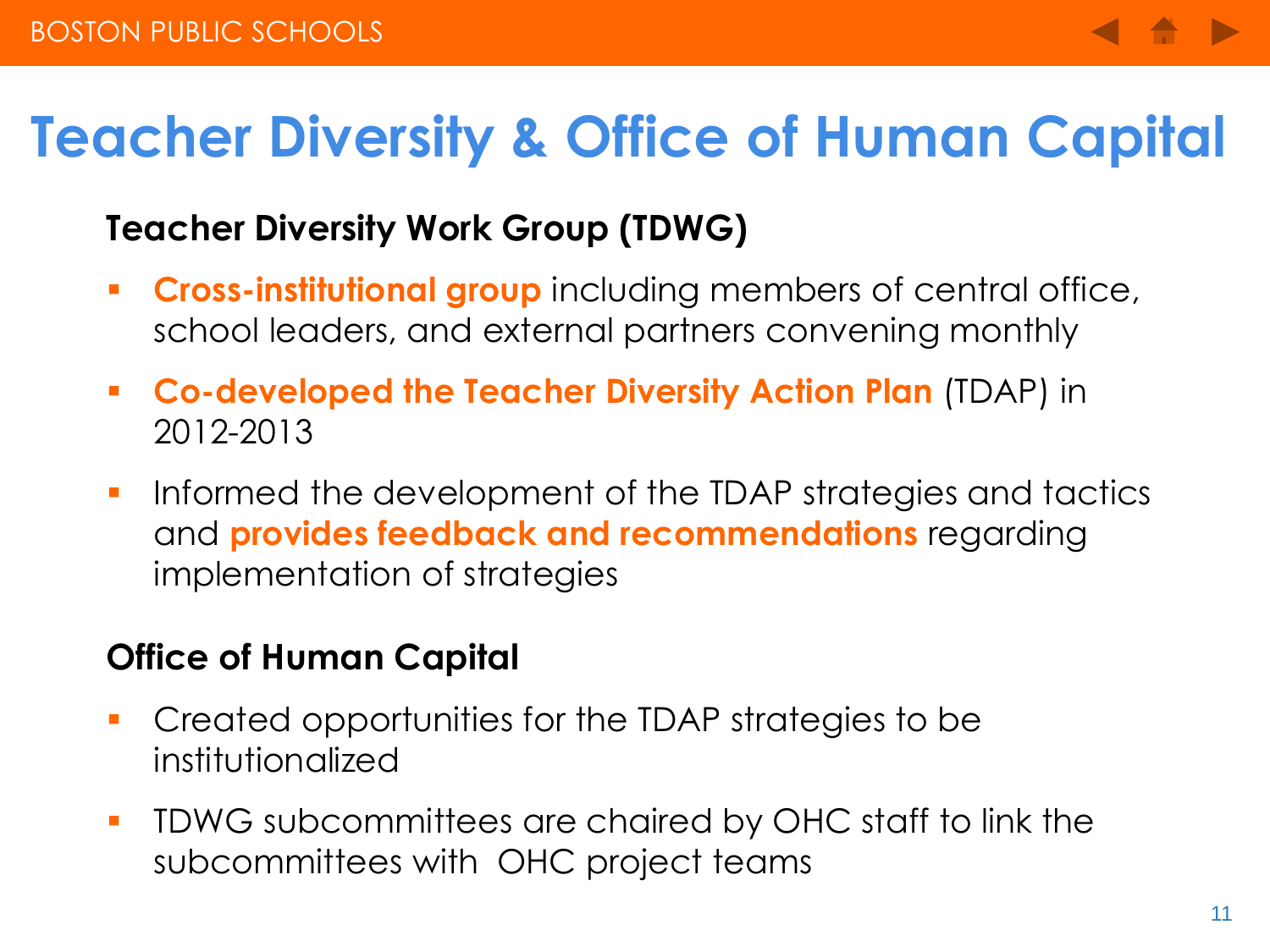

## **The detailed TDAP plan identifies five major strategies:**

- **Recruitment**
- **Pipeline Development**
- **Hiring**
- **Staffing**
- **Retention**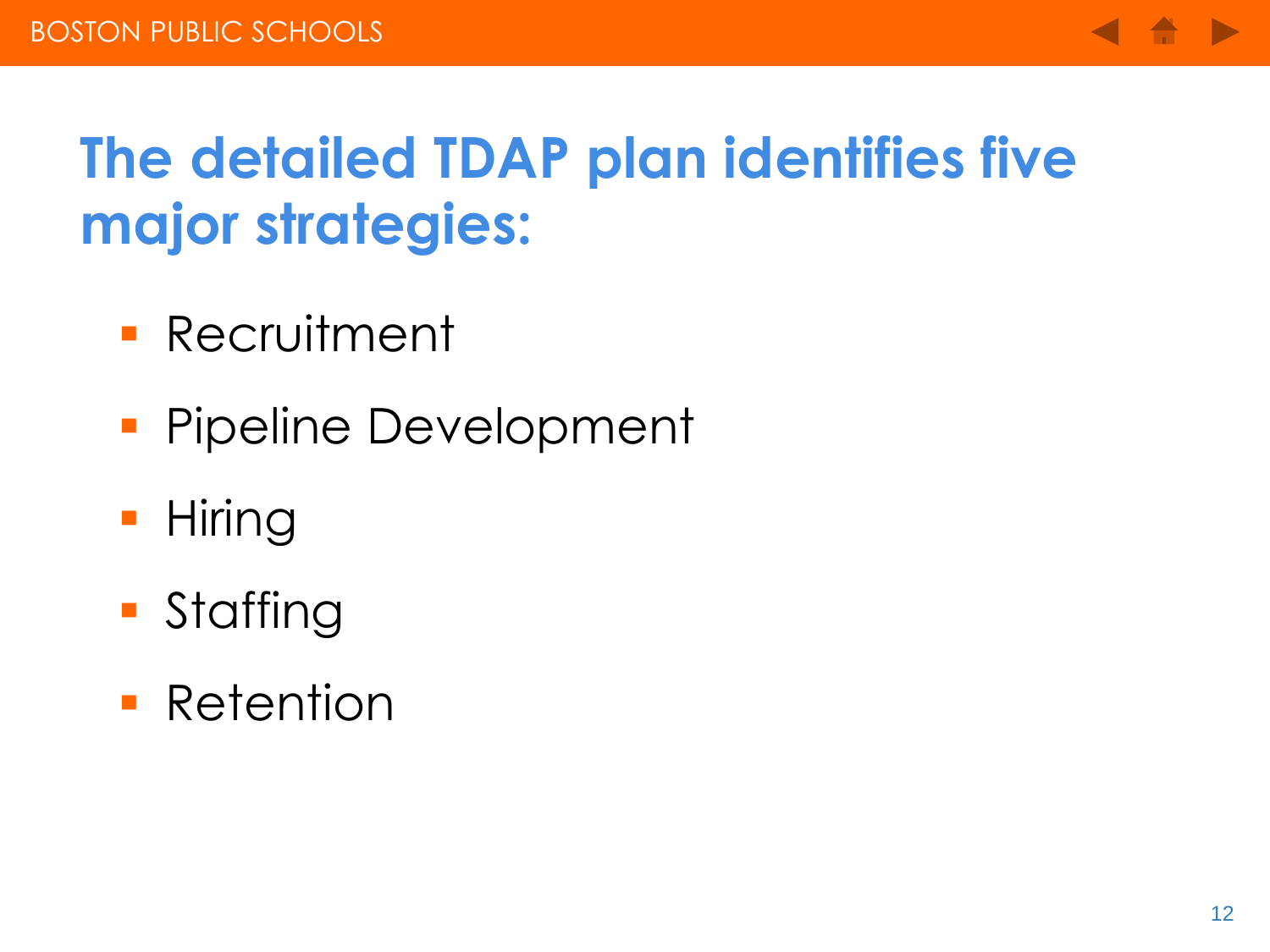

#### **Recruitment Goal**

To support the BPS Acceleration Agenda by strengthening teaching and school leadership by increasing the applicant pool of highly qualified and diverse candidates.

The BPS Diversity Recruitment Plan is part of the overall OHC recruitment plan.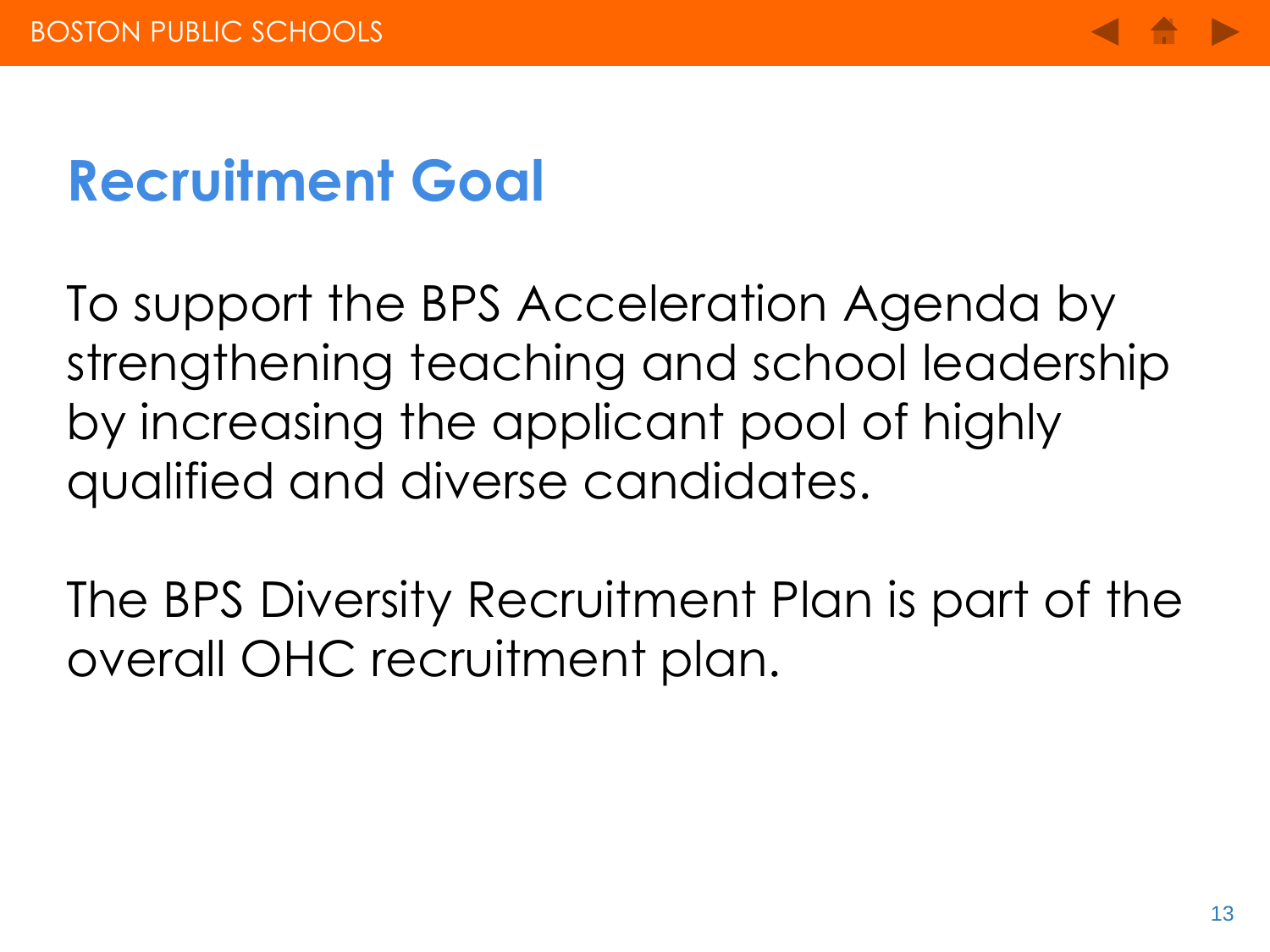

## **Pipeline Development Goal**

To cultivate and retain the district's diverse and talented workforce by developing programs designed to increase the internal and external pipeline of diverse teaching candidates.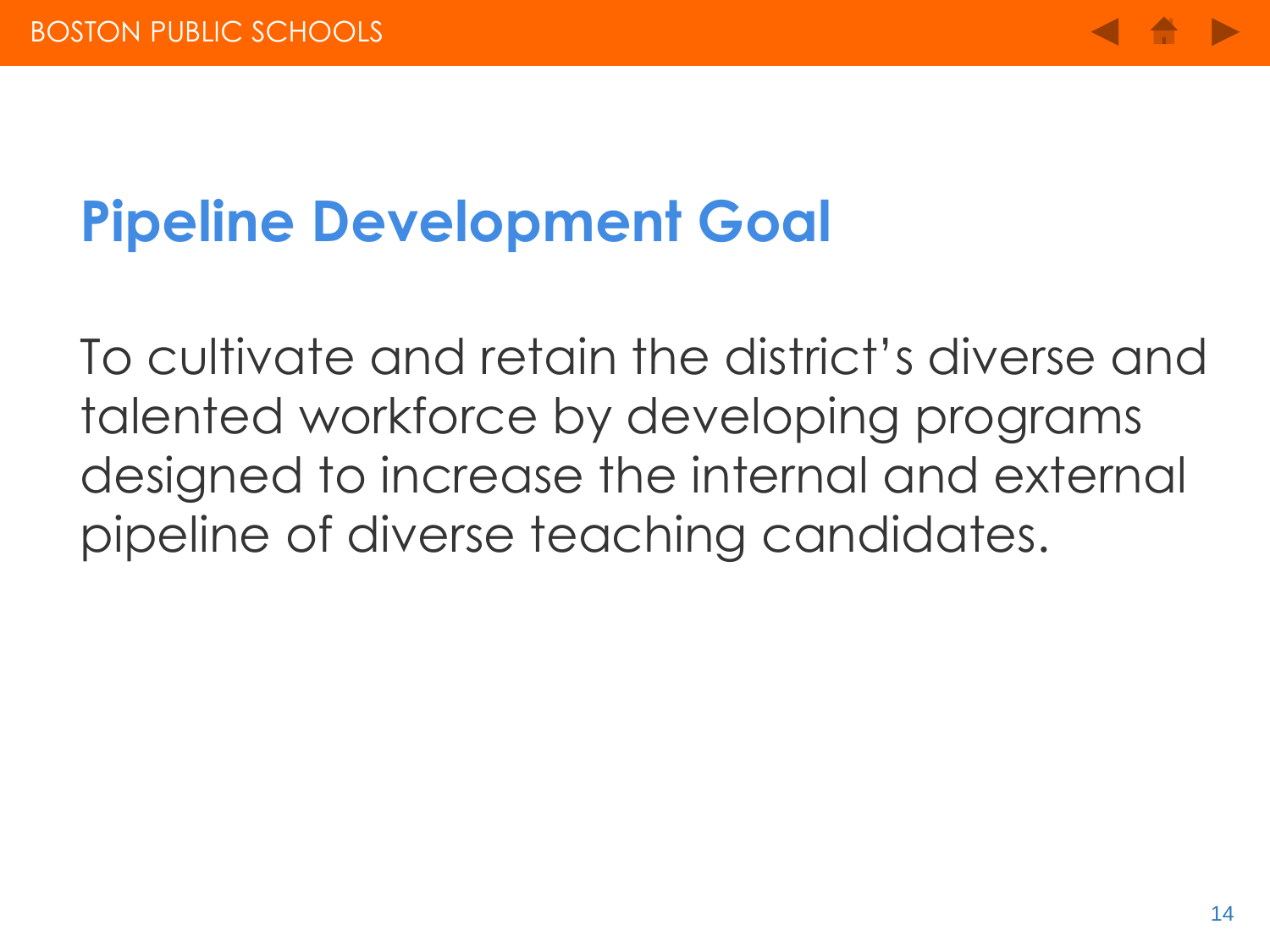

# **Hiring Goal**

To refine the hiring process to retain the district's investment in human capital and increase the candidate pool of highly qualified and diverse candidates.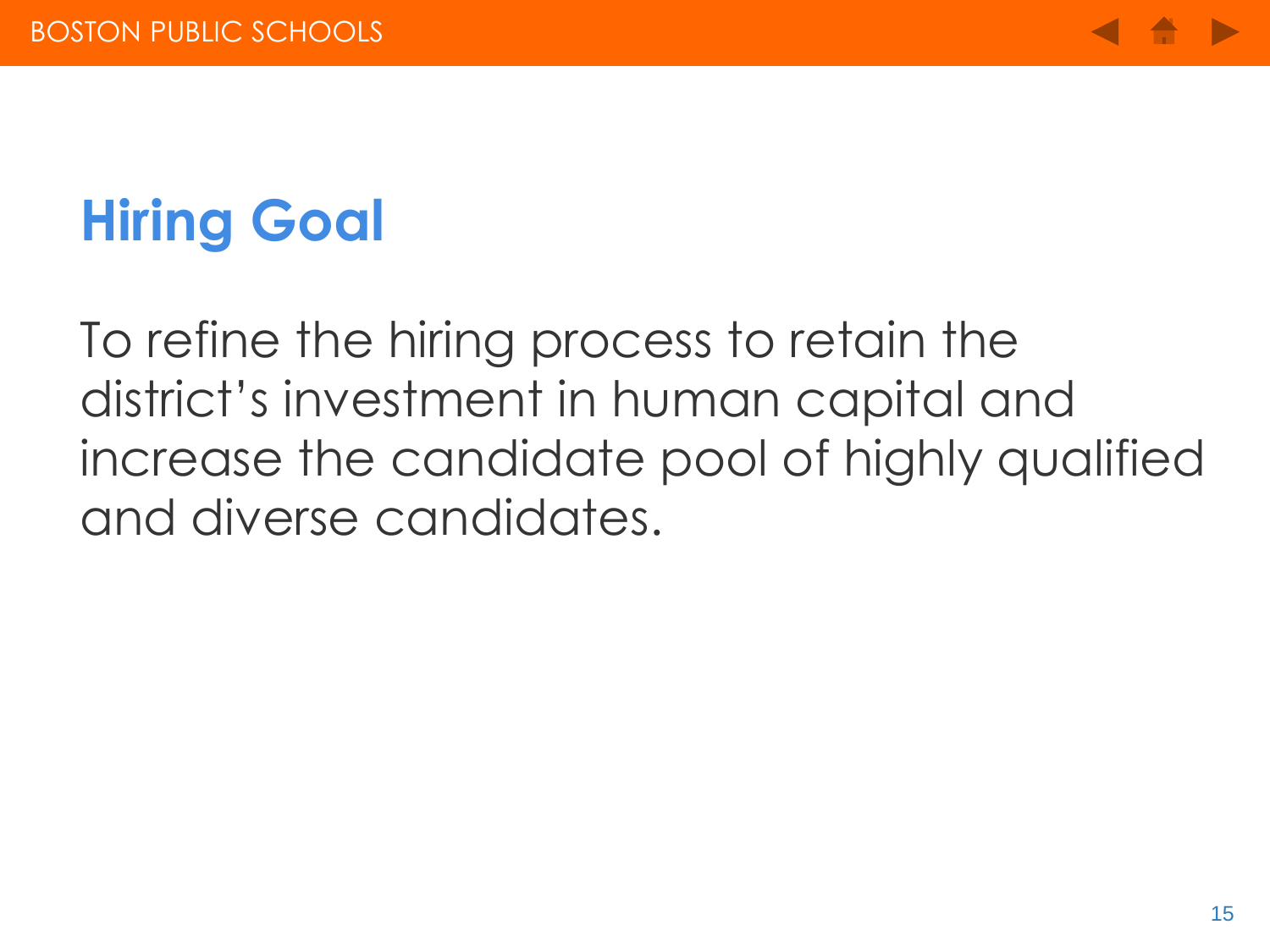

# **Staffing Goal**

To refine the staffing process to retain the district's investment in human capital and increase the candidate pool of highly qualified and diverse candidates.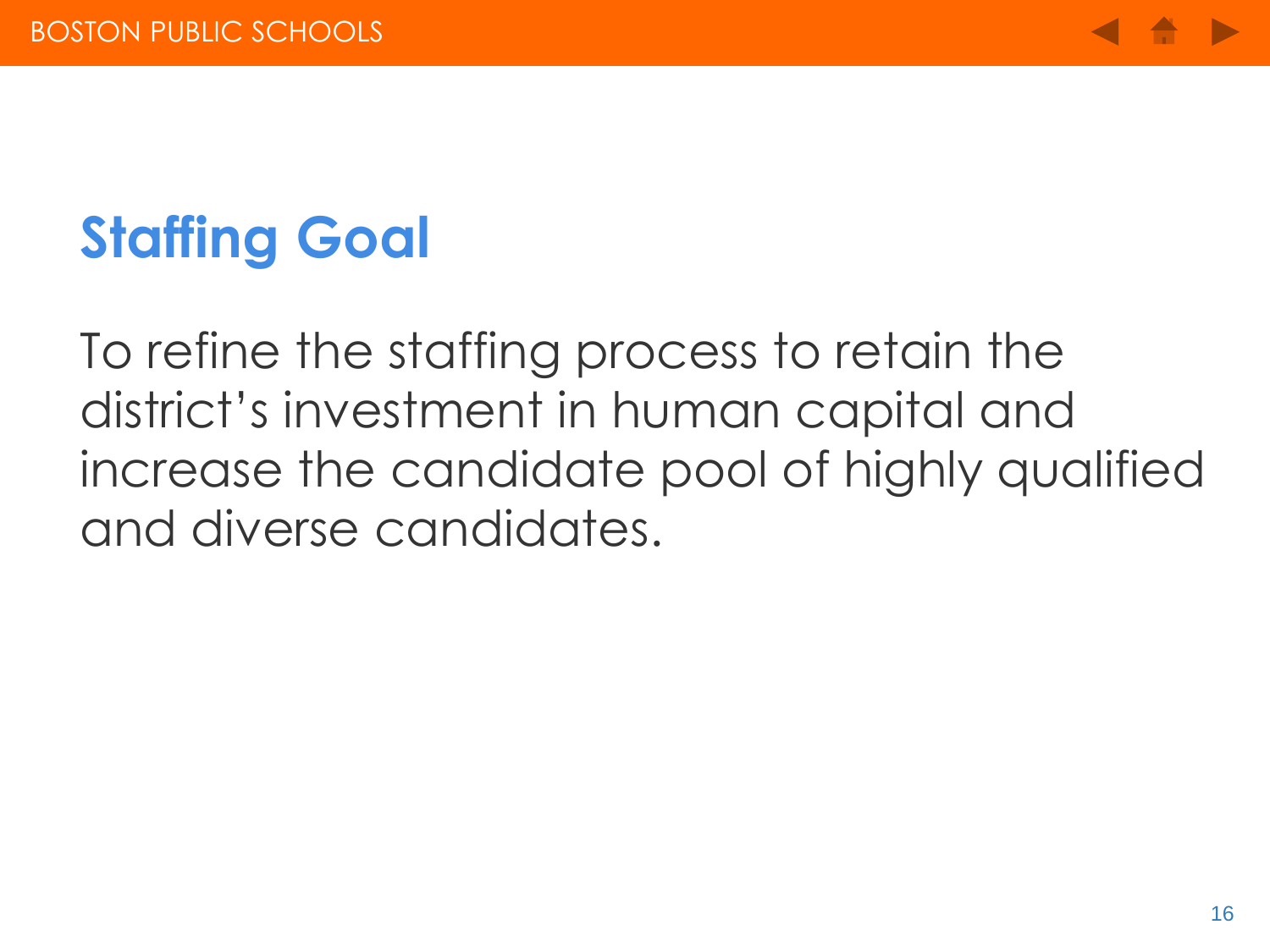

#### **Retention Goal**

To reduce the district's attrition of teachers of color and increase our number of licensed high quality teachers of color.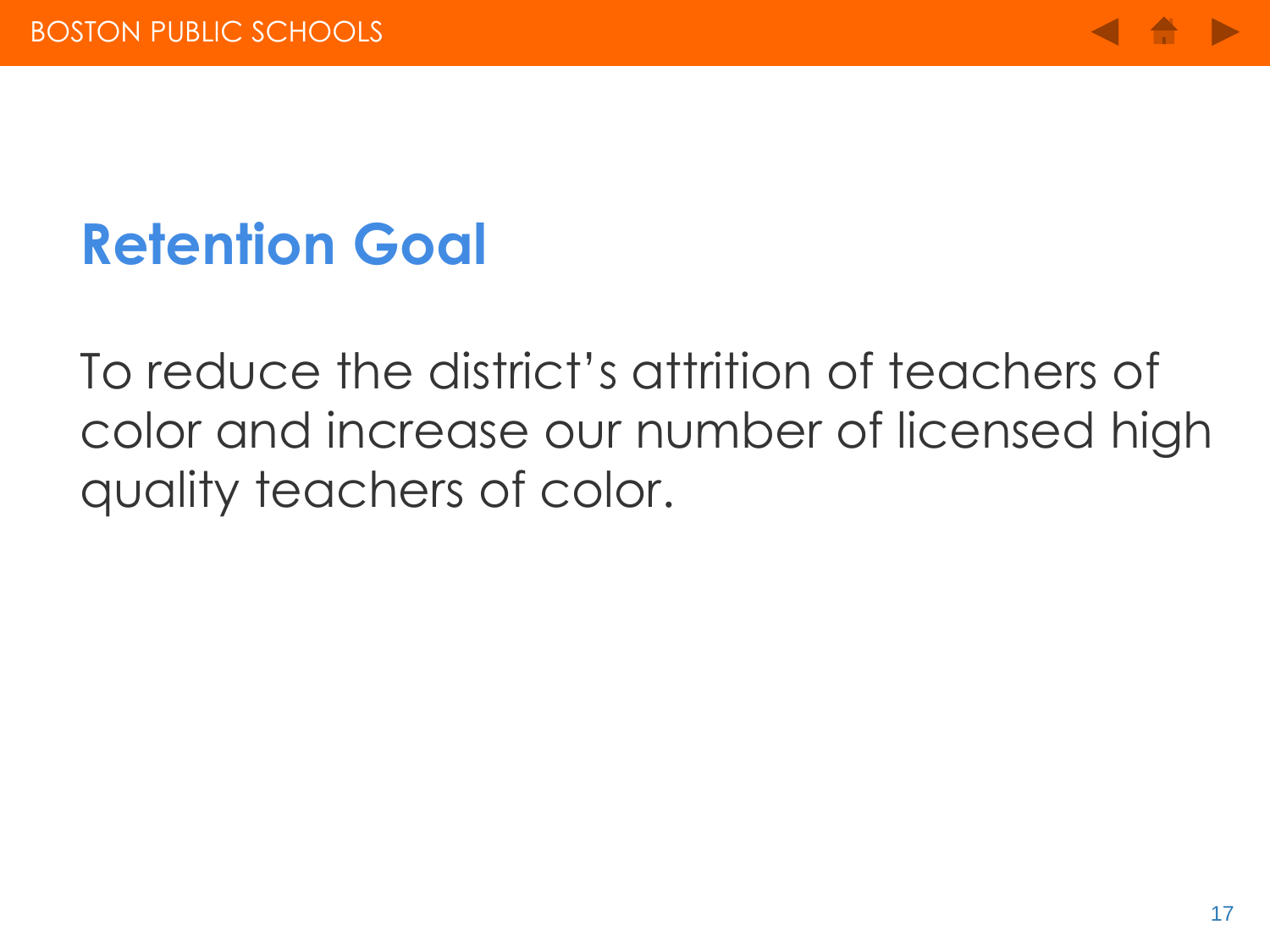

#### **Transformation and Integration in the Office of Human Capital**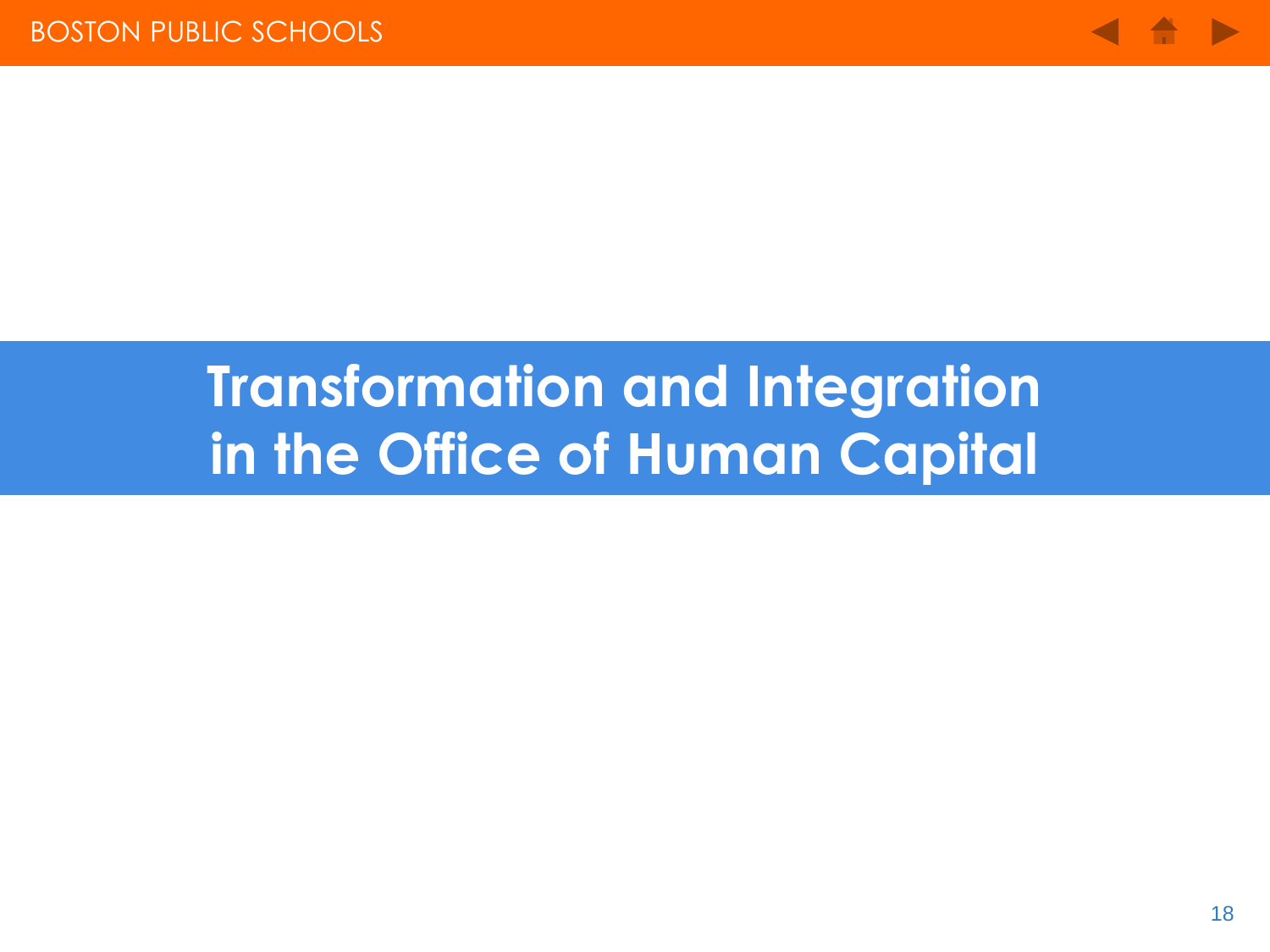

## **Diversity was formerly a stand-alone project area**

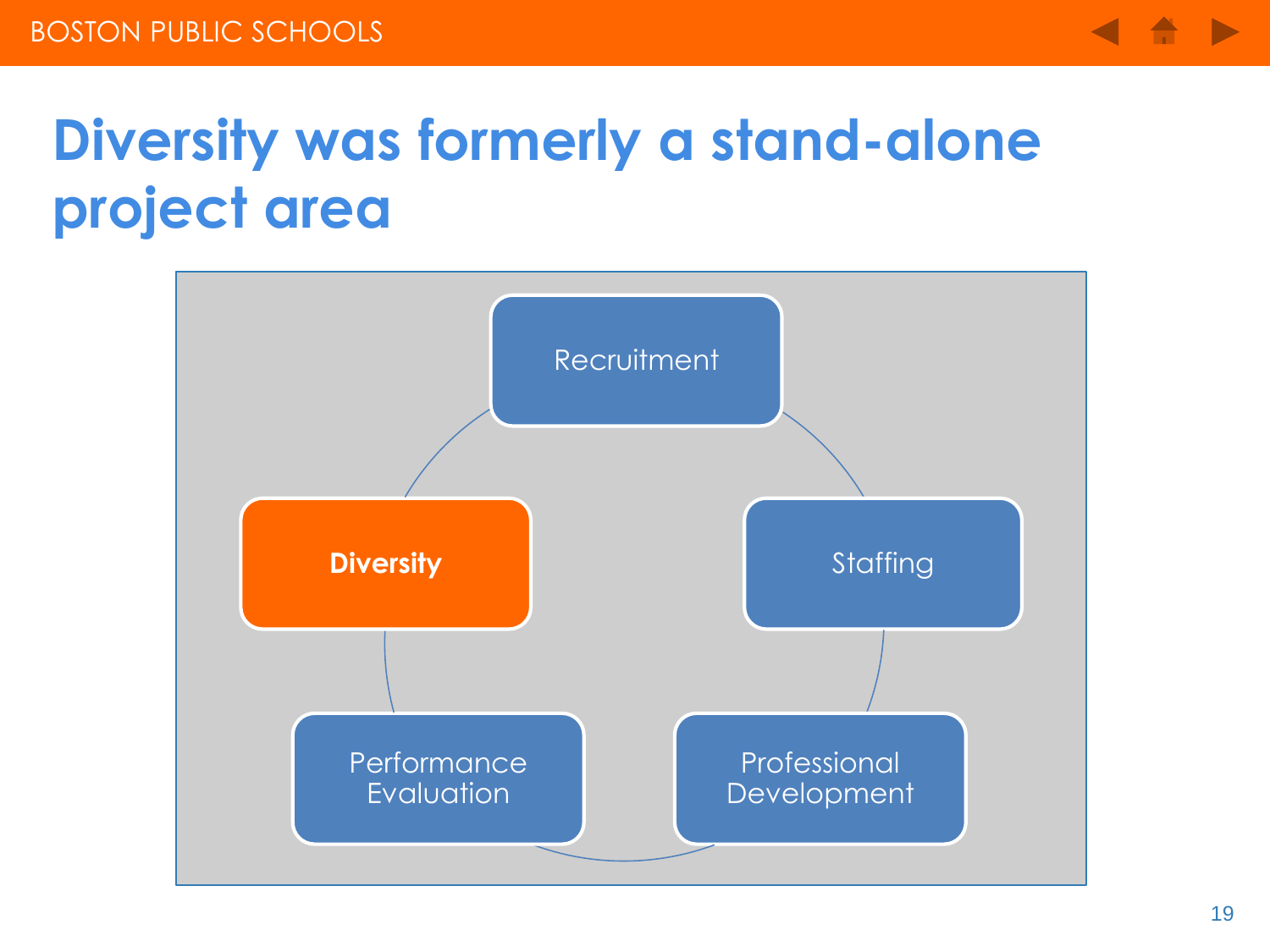

## **Diversity is now integrated within all OHC project areas**

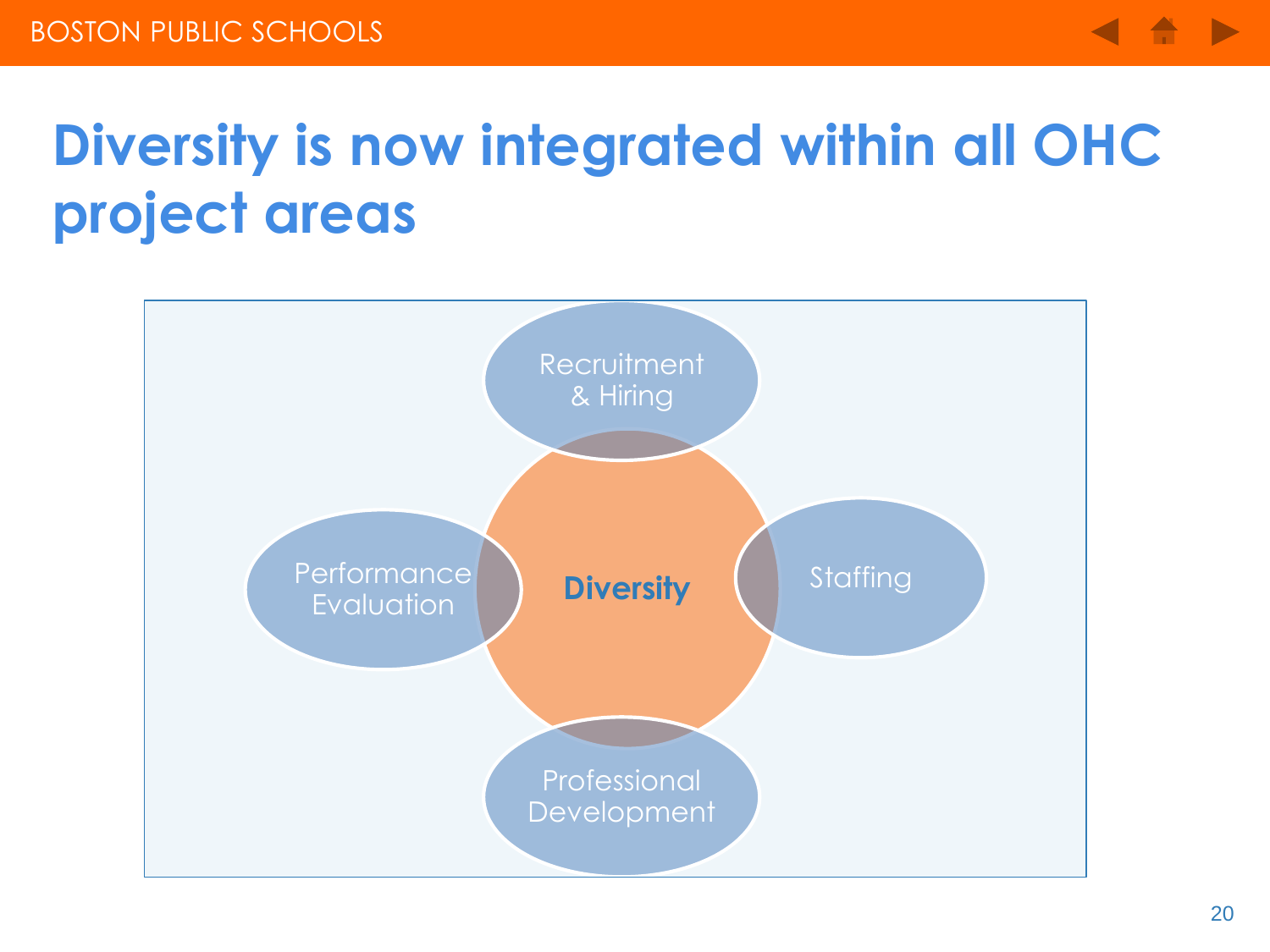



\*Based on meeting conditions defined in the new Hiring process

**Teachers**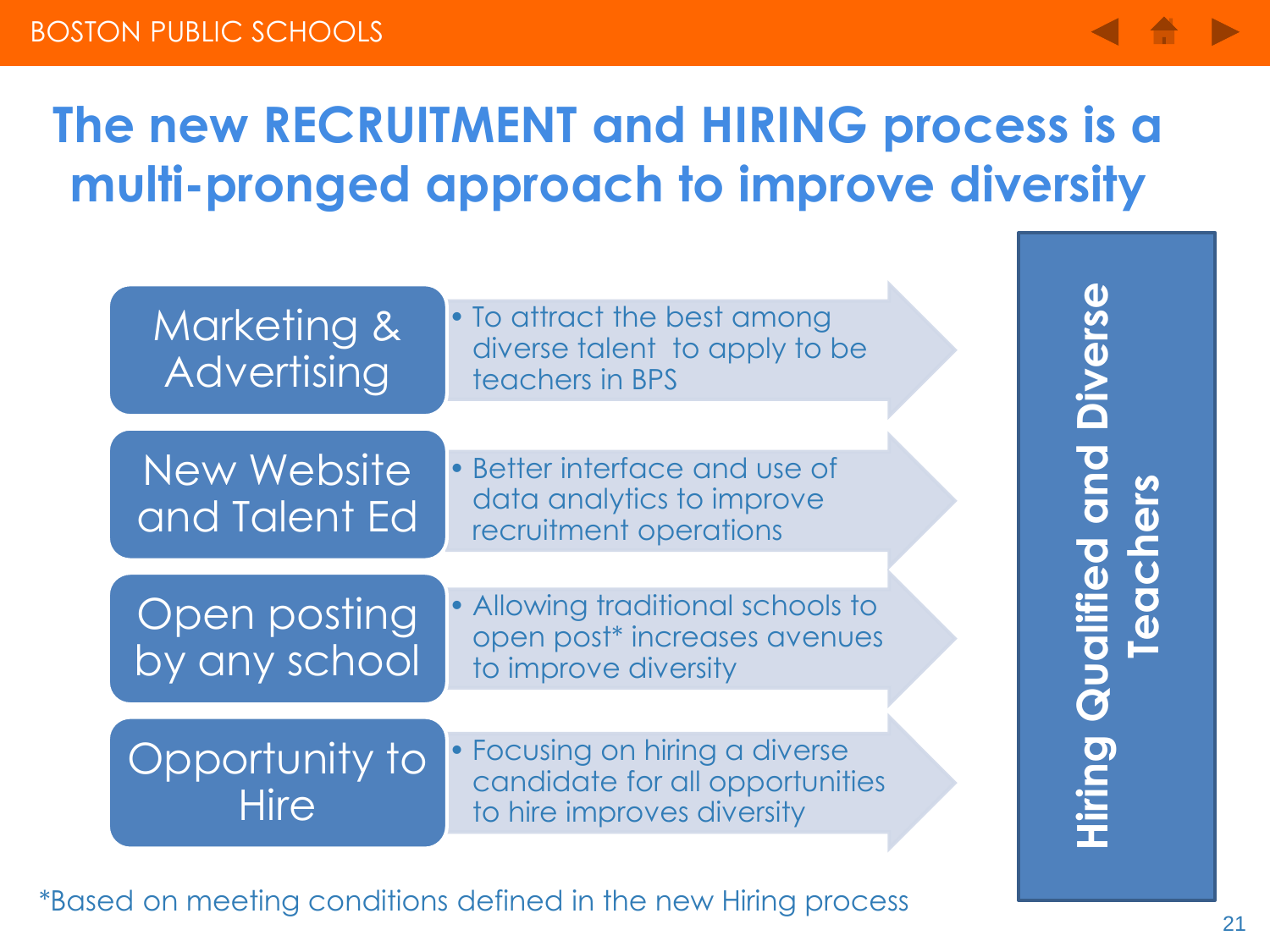

# **Monitoring and Accountability: Equity, Human Capital and Academics**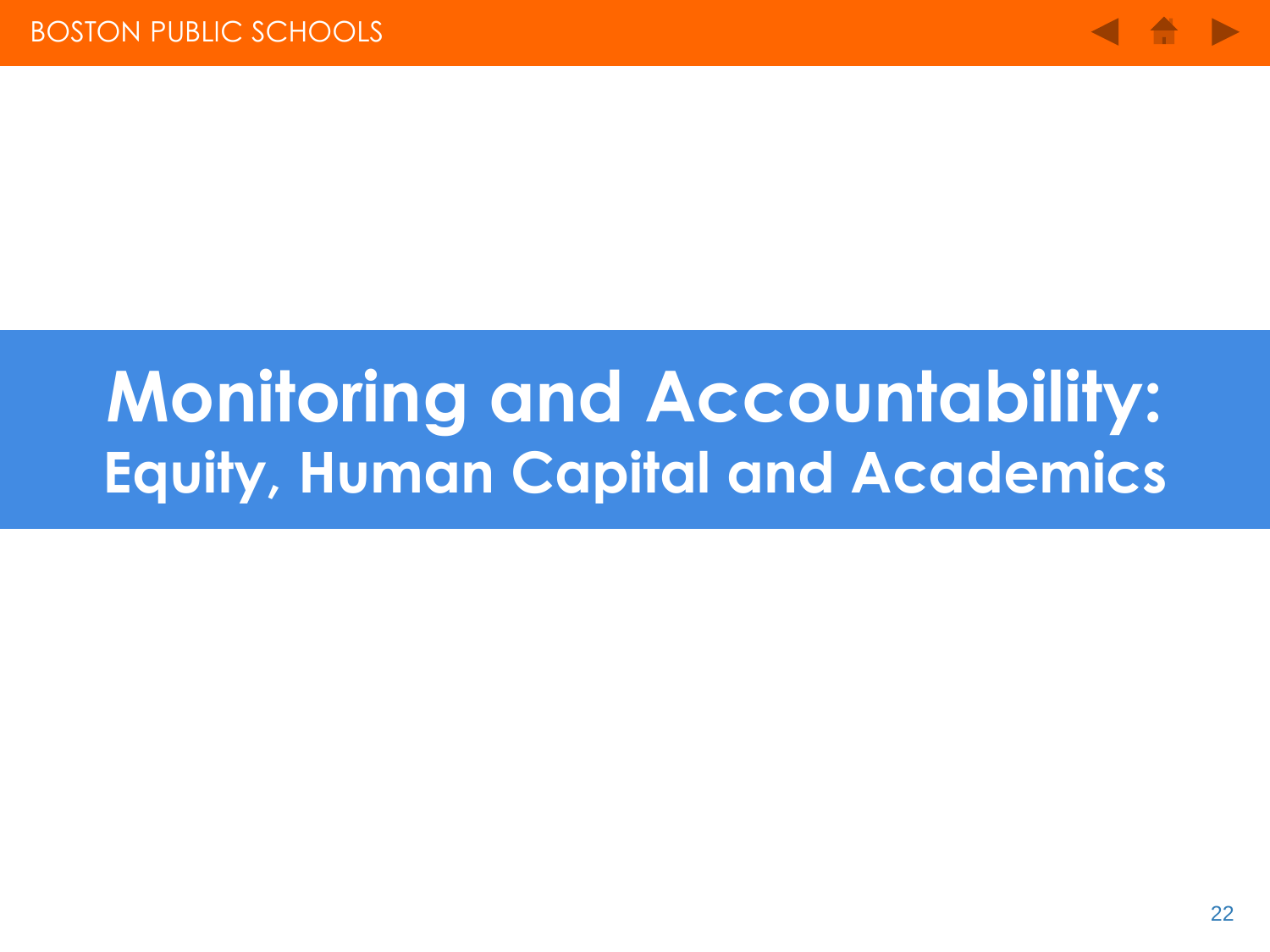#### **We are ensuring accountability through:**

- Focused **oversight and monitoring**
- Development and implementation of a **workforce diversity strategic plan** plus ongoing **data analysis**
- Participation in **Probable Org and staffing**
- Consideration of diversity during the **performance evaluation** process for school leaders
- Intensive **professional development and training** specifically related to diversity and equity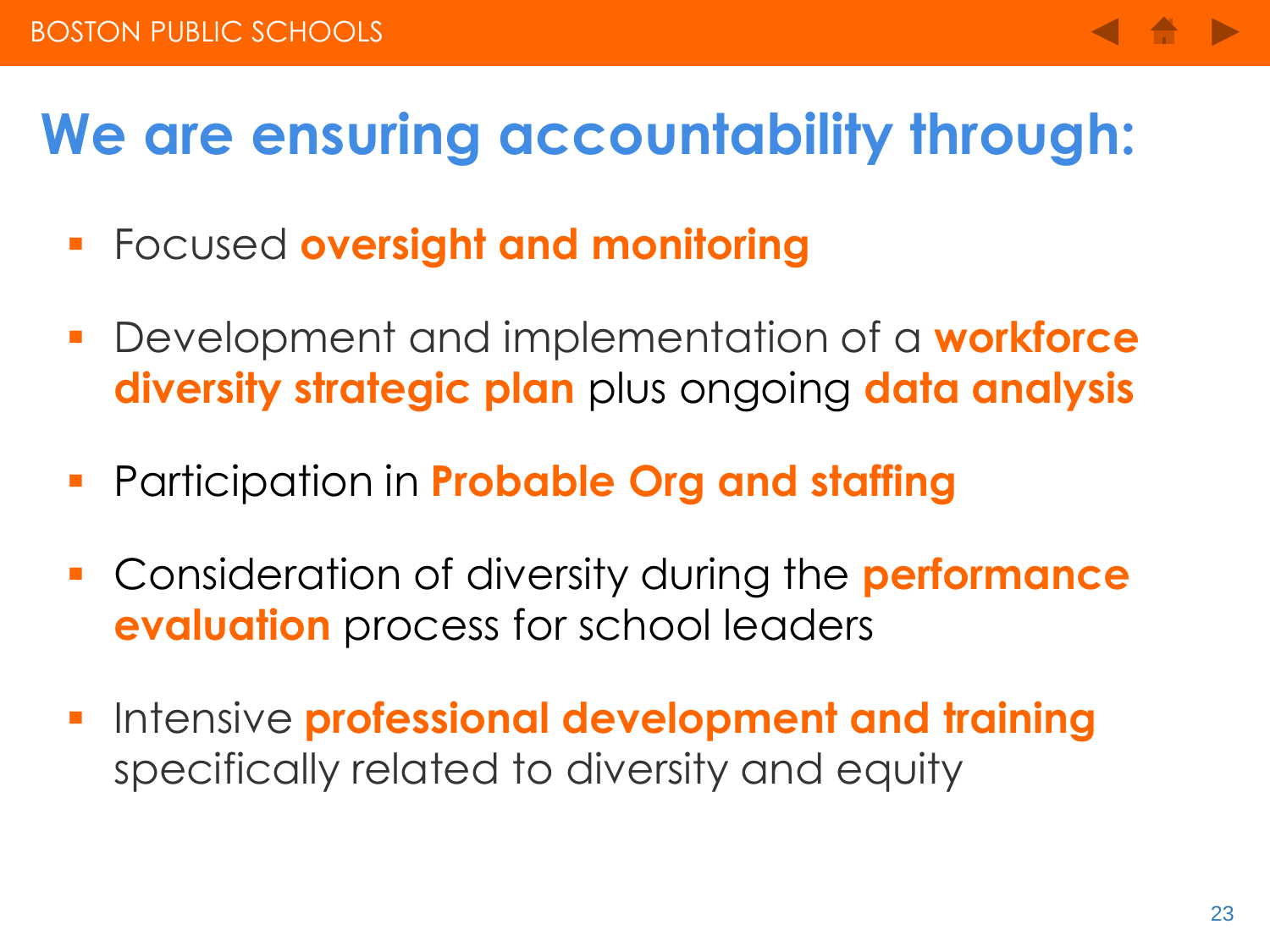

# **Oversight and Monitoring**

- **The Office of Equity will monitor staffing policies and practices** and **oversee our accountability efforts** in order to help:
	- Ensure that recruitment efforts yield the intended results
	- Ensure compliance with the court order
	- Promote early identification of obstacles toward achieving workforce diversity goals
	- **Allocate and utilize resources appropriately to increase** workforce diversity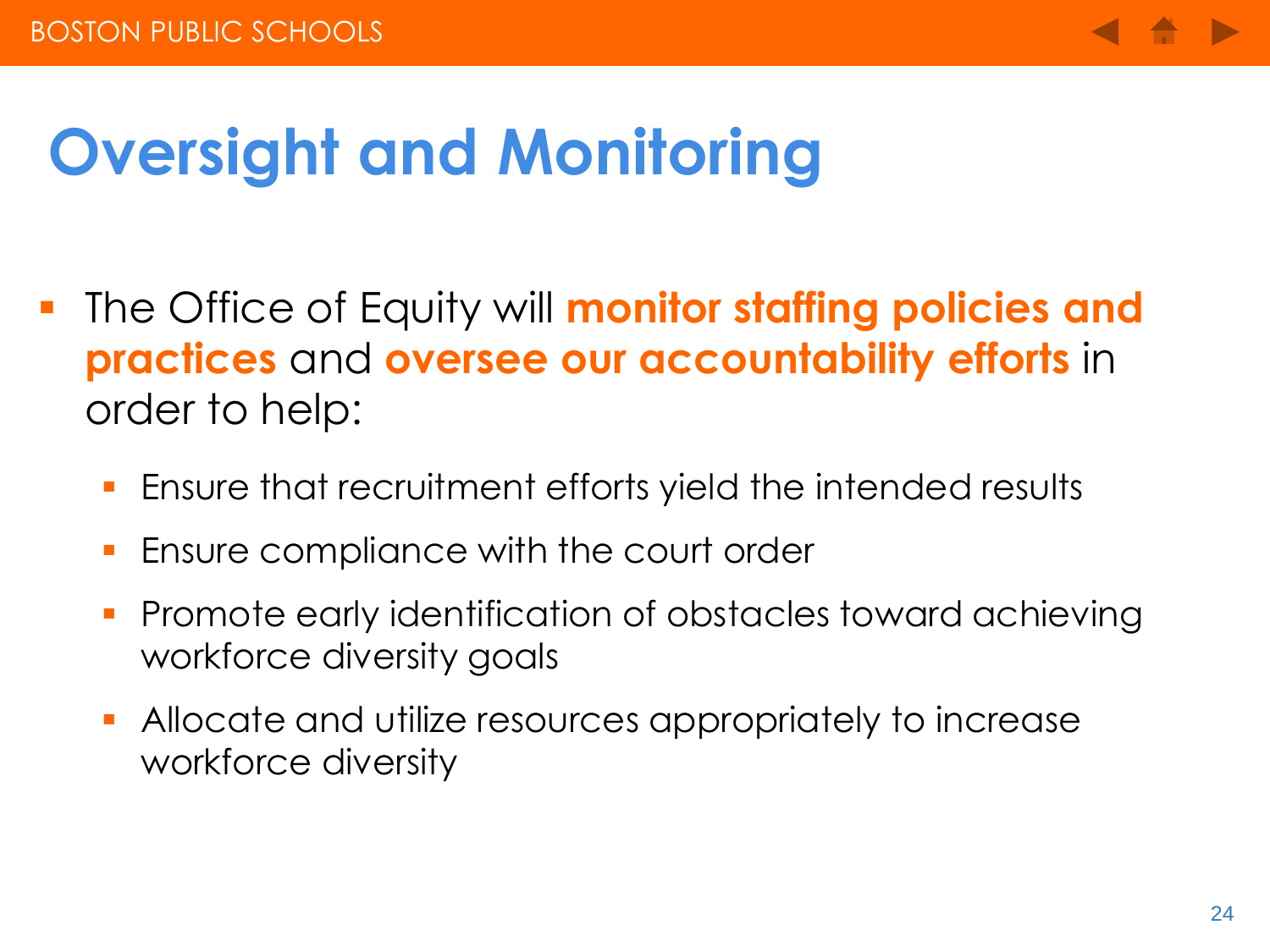# **Workforce Diversity Strategic Plan**

- The Office of Human Capital will develop a **3-year strategic plan** focused in three distinct areas:
	- **Workforce Diversity**
	- Workforce Inclusion
	- **Sustainability**
- The plan will help position the district to increase the representation of teachers of color in the District by focusing on the recruitment of a pool of new hires that reflects the diversity of our students
- **This plan will be informed in part by the** recommendations of the **Teacher Diversity Work Group**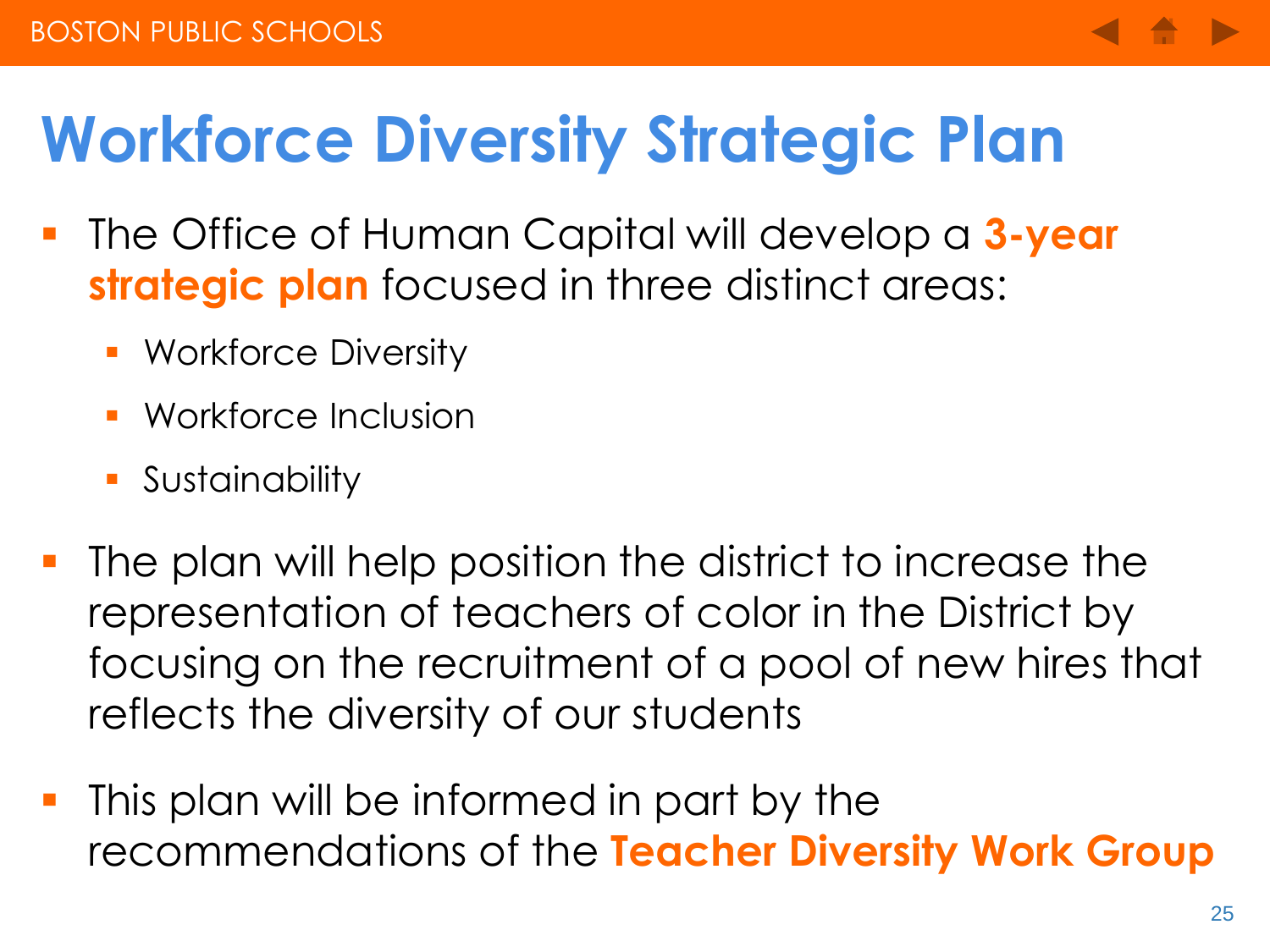

# **Data Analysis**

- **The Office of Human Capital will provide the Office of** Equity with monthly data reports on diversity
	- The Office of Equity will use this report to conduct a **barrier assessment** (examining obstacles), while the Office of Human Capital will conduct an **impact assessment** of its strategies, programs, and initiatives
	- **The two offices will work collaboratively to identify and** leverage **best practices** and to design a **corrective action plan** if needed
	- This process and review is meant to be fluid and to allow for adjustments in practice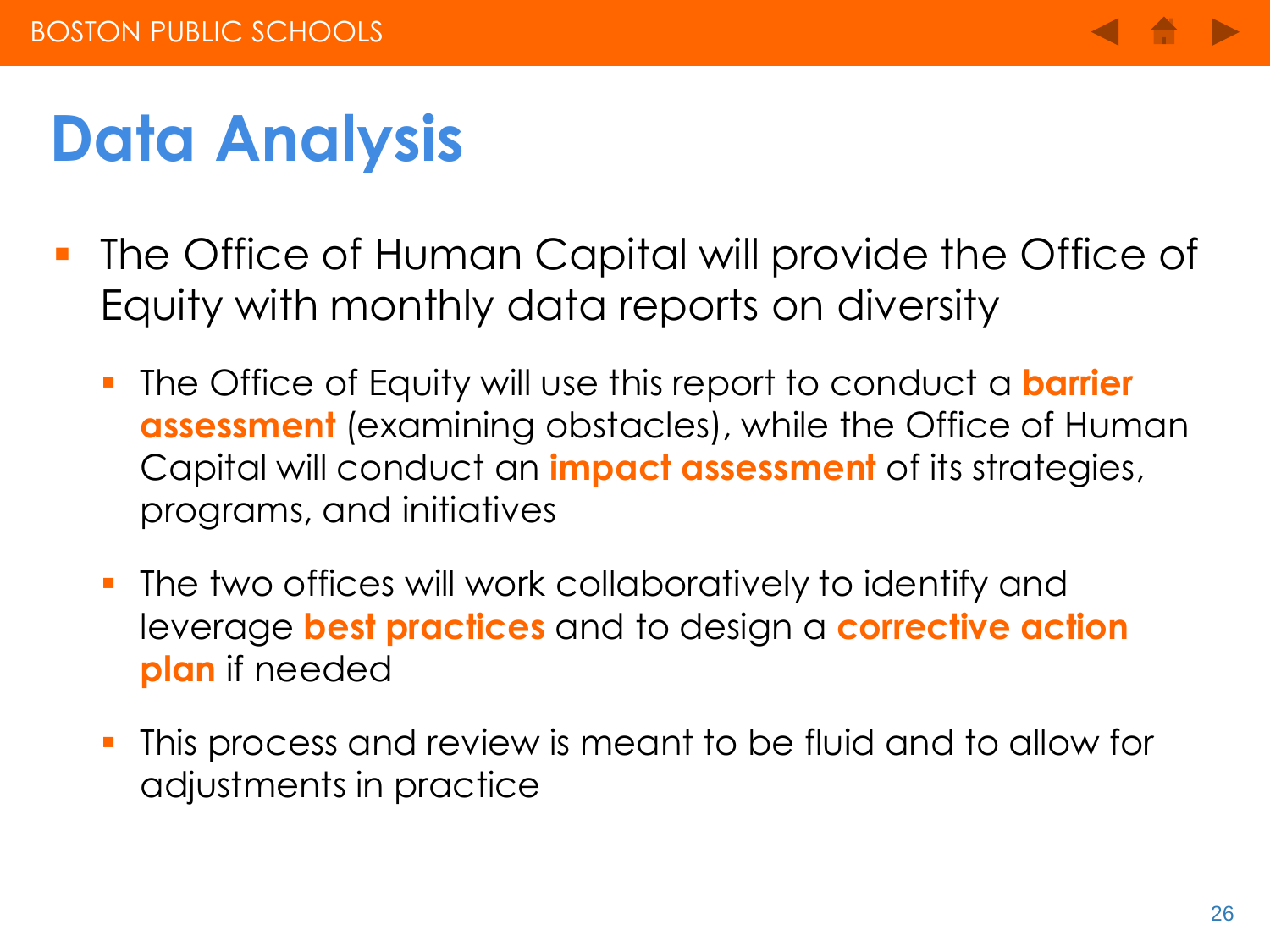

# **Probable Org and Staffing**

- During Probable Org, the Office of Human Capital, Office of Academics, and Office of Equity will provide **guidance to school leaders** on District diversity goals
	- The Office of Human Capital will help ensure that school leaders have a qualified pool of applicants
	- **The Office of Academics will support school leaders to identify the best** candidates
	- **The Office of Equity will help ensure that all parties are focused on meeting** diversity goals
- The Office of Equity will also **review** *proposed* **offers** 
	- This review will consider district goals and priorities, including (but not limited to): adherence to staffing circulars, nature of the position, diversity of the applicant pool, applicant qualifications, demographics of school-based staff, and districtwide student demographics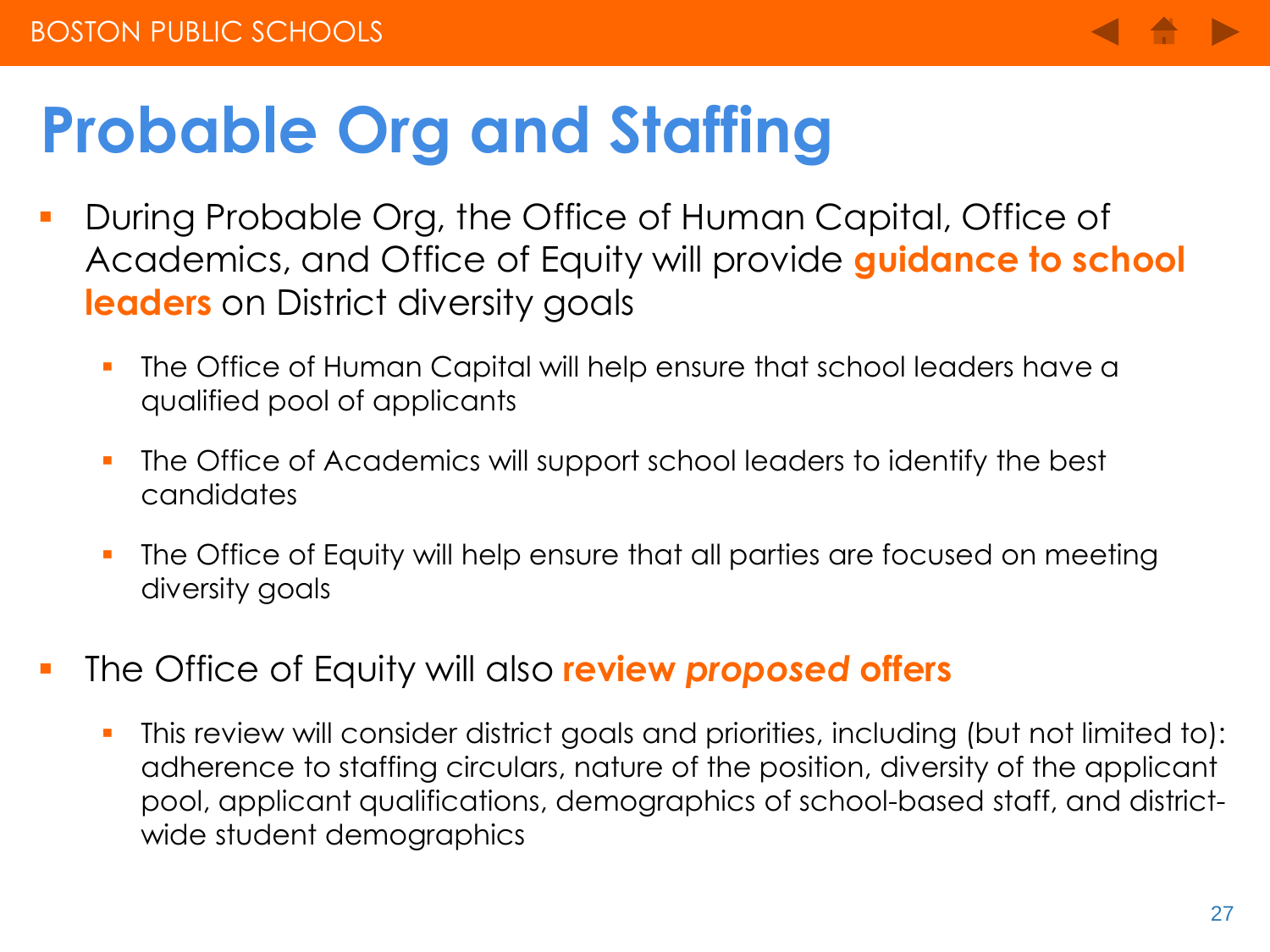

# **Performance Evaluations**

- To provide accountability, the Academics Office will incorporate into the performance evaluations for all school leaders **an assessment of how the school leader is helping the District achieve our workforce diversity goals**
- Network Superintendents will work with school leaders to set expectations and will look for evidence related to:
	- **Diversity of new hires, transfers, and promotions**
	- Implementation of inclusive retention strategies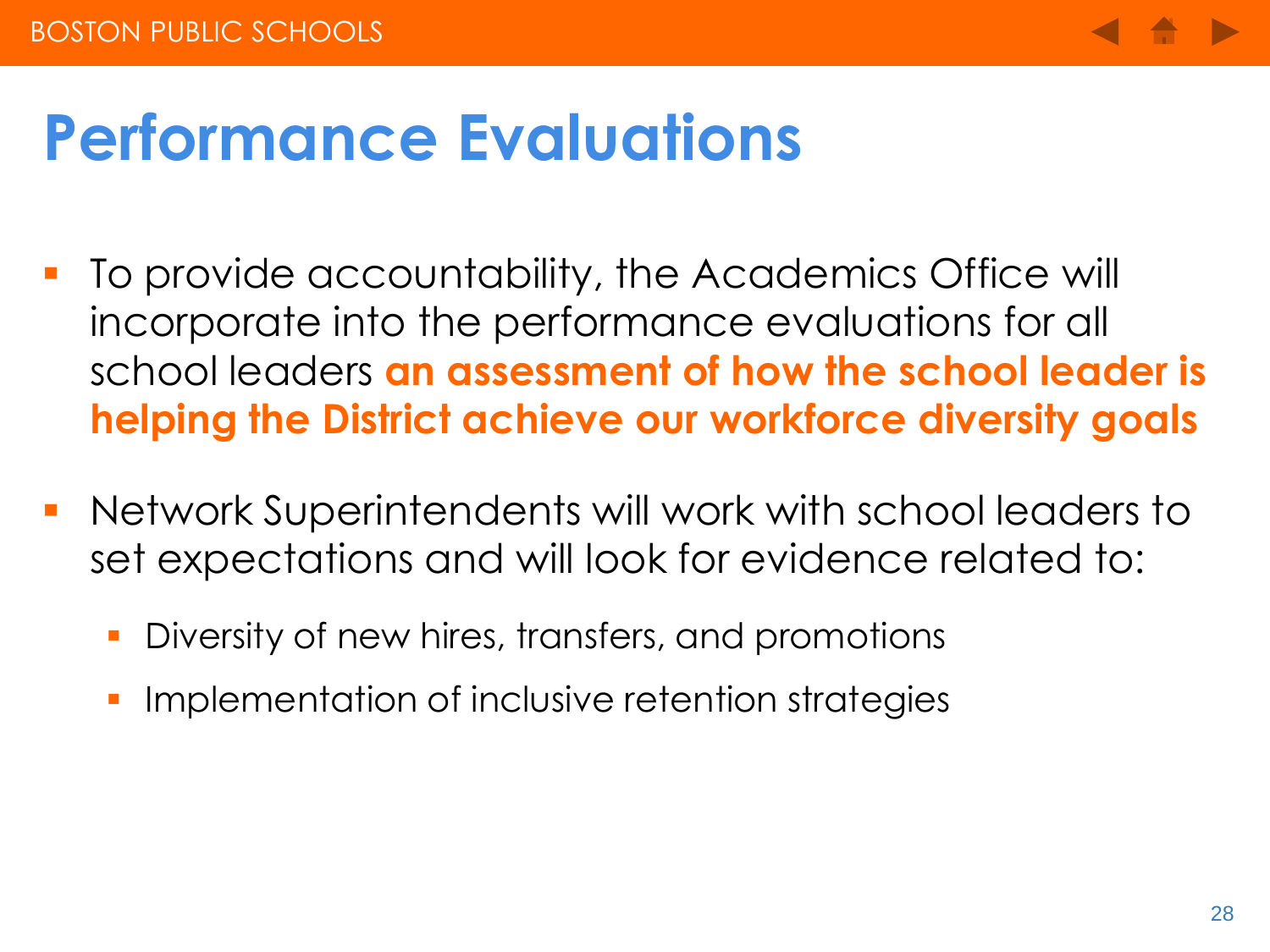

## **Professional Development and Training**

 To help support this work and create a common understanding of our strengths and challenges, the District will bolster its professional development and provide training related to **diversity and equity**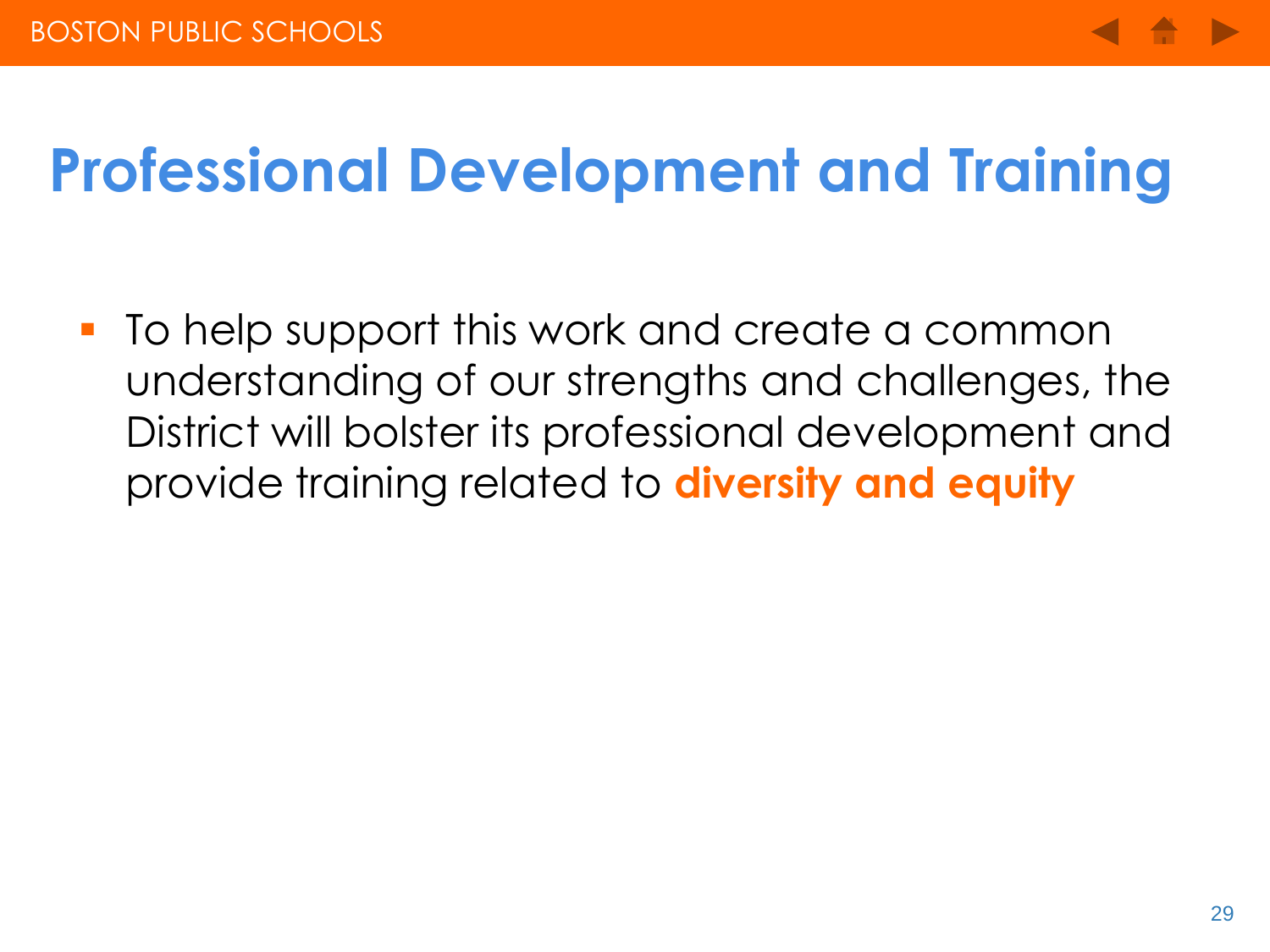

# **Performance Evaluations**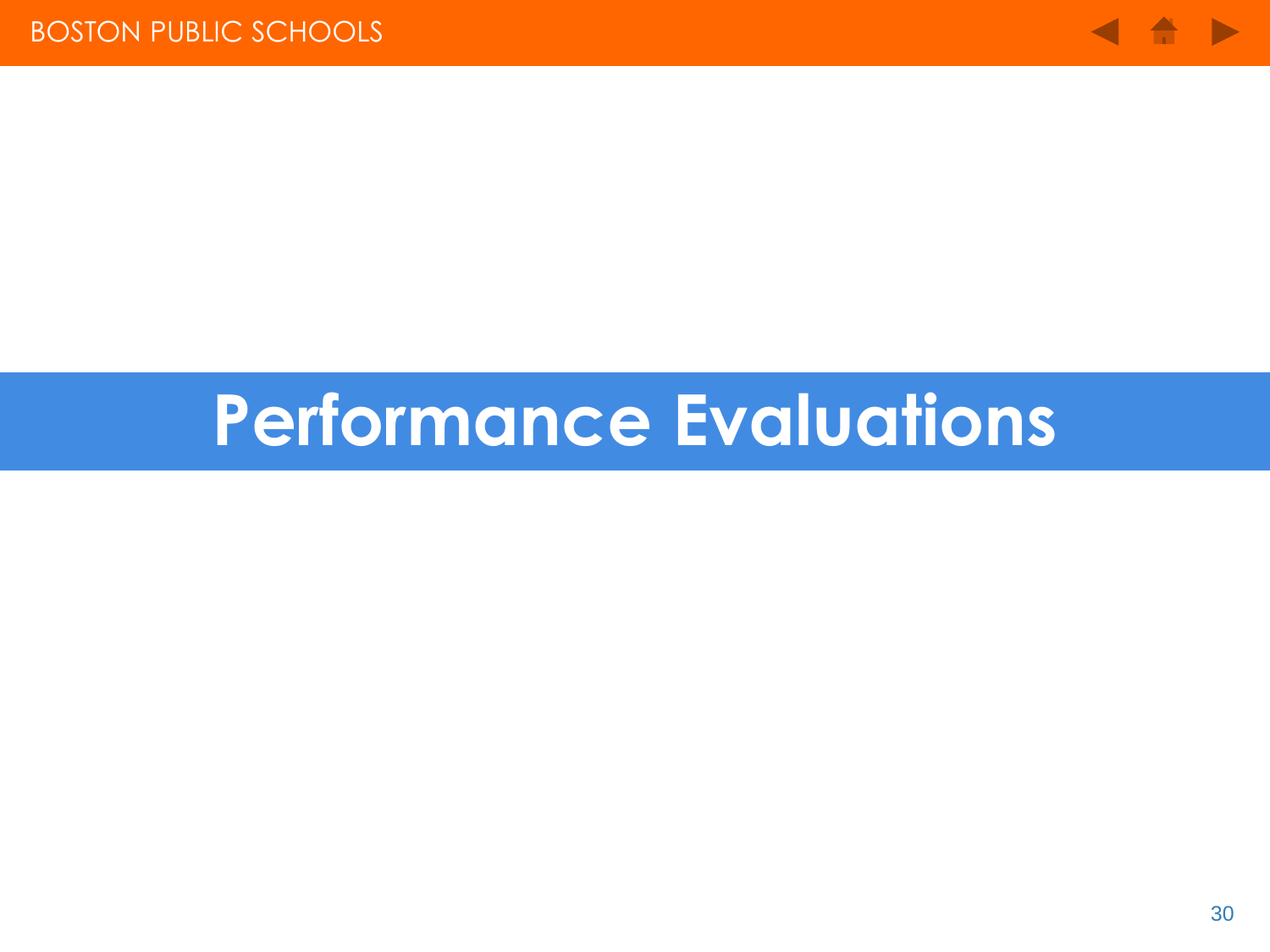

## **How is performance evaluation related and essential to workforce diversity?**

- **Hiring**
- **Analysis of data**
- **Quality checks**
- **Training**
- **Consistency of evaluations**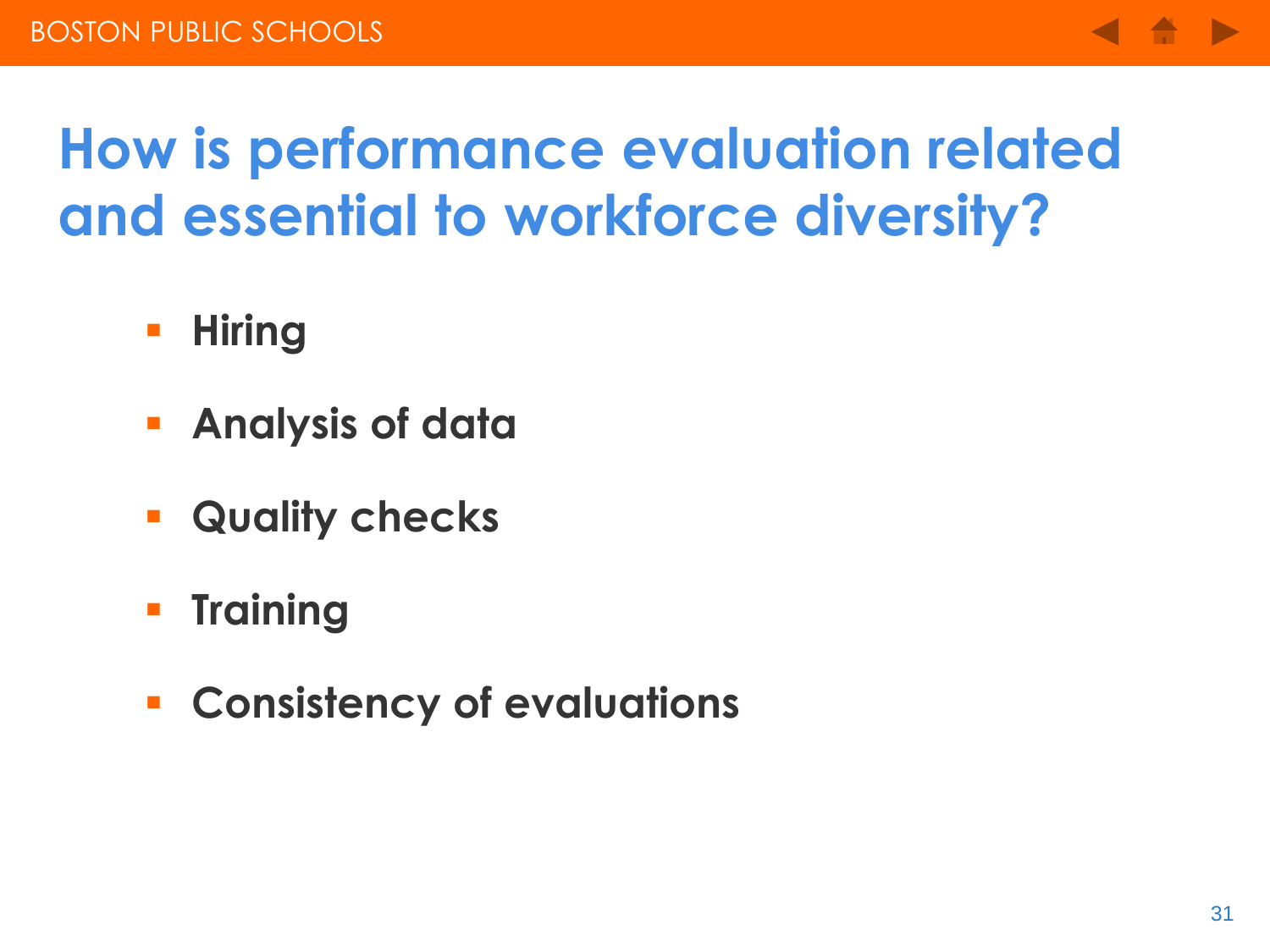

# **Hiring**

To earn autonomy to hire certified candidates towards diversity goals, schools must complete formative assessments for **ALL** educators before Probable Org (January 13, 2014)

**This will provide OHC with formative assessment data** for the majority of the district's educators earlier than in 2012-2013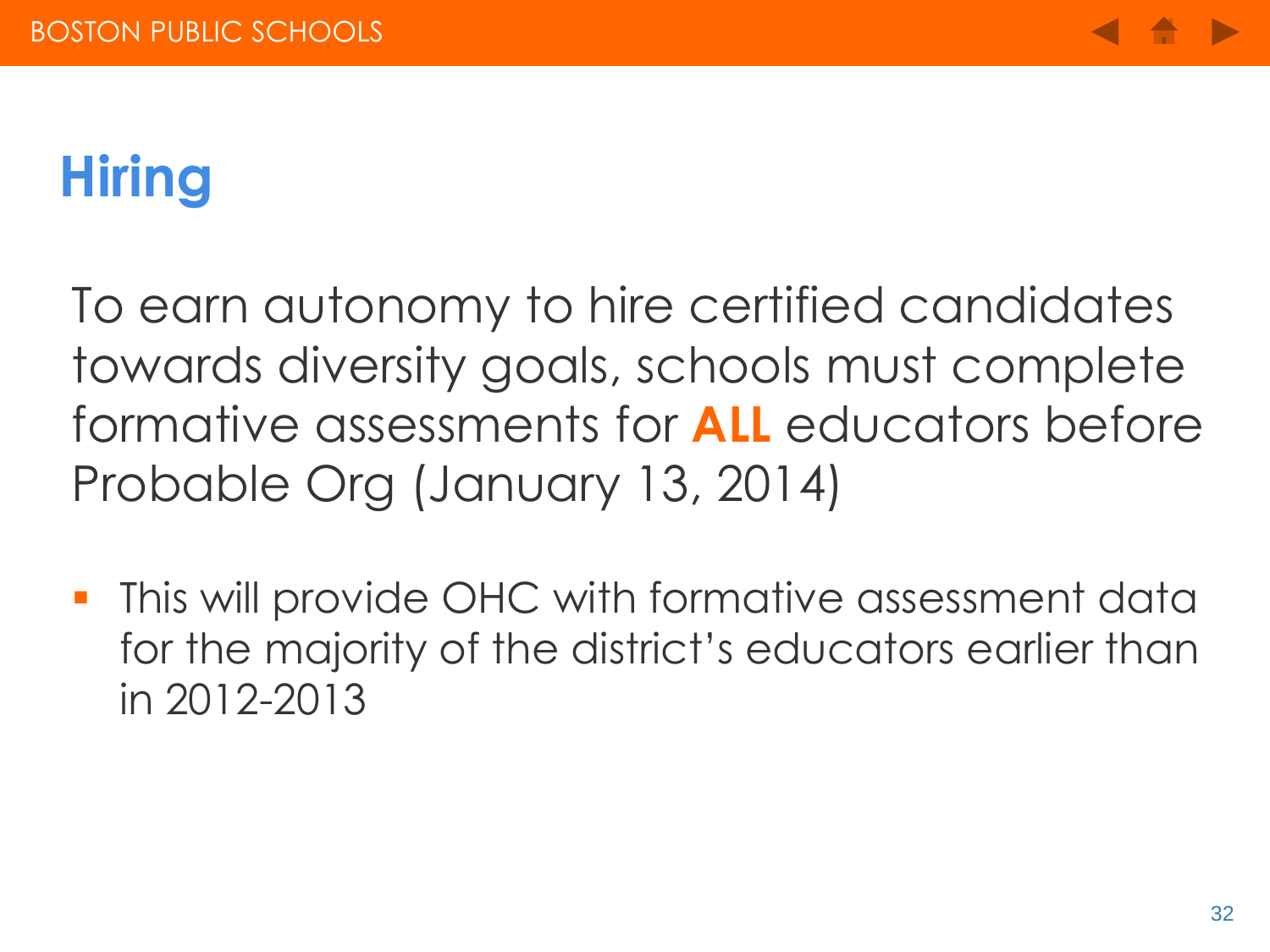

## **Analysis of Data**

- 2013-14 Formative Assessment data will be analyzed by implementation specialists across networks. The analysis will focus on:
	- **Quality**
	- **Norming**
	- **Evidence-based rationales for ratings**
- OHC will report back to School Committee on the outcomes of the analysis of 2013-14 Formative Assessments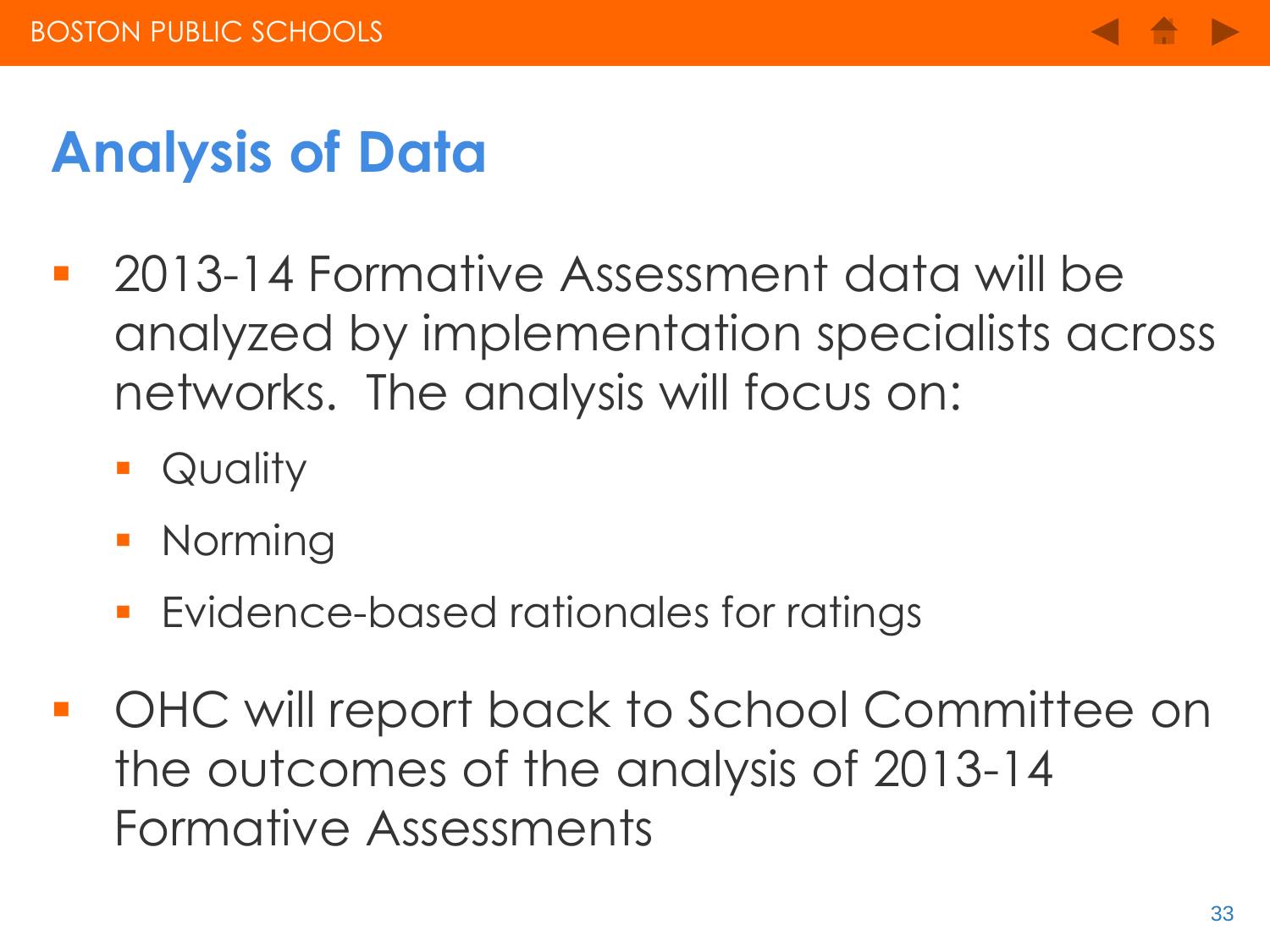

# **Training**

BPS will continue to lead Massachusetts in the training of our evaluators:

- **E**valuators must participate in a DESE-approved evaluator training
- **All** evaluators will have completed the Observation and Feedback Course by Spring 2015
- **The Teacher Effectiveness Calibration System will be** piloted in May 2014